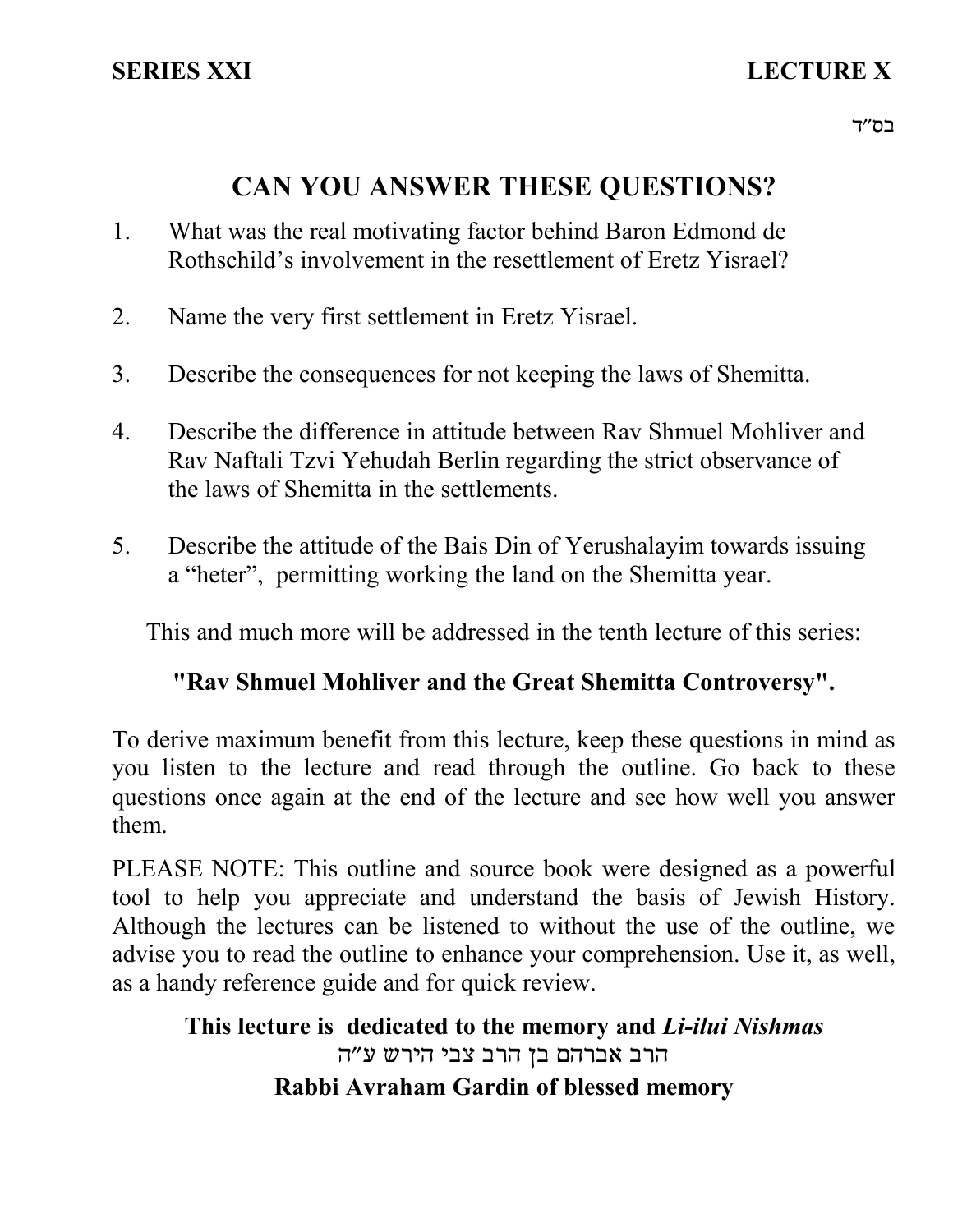### THE EPIC OF THE ETERNAL PEOPLE Presented by Rabbi Shmuel Irons

### Series XXI Lecture #10

### RAV SHMUEL MOHLIVER AND THE GREAT SHEMITTA CONTROVERSY

#### $\mathbf{I}$ Shemitta and the Sanctification of the Sabbatical Year

 $\mathsf{A}$ 

וַיִּדְבֵּר ד׳ אֵל־מֹשֵׁה בְּהַר סִינַי לֵאמֹר: דַּבֵּר אֵל־בִּנֵי יִשְׂרָאֵל וְאָמַרִתָּ אֲלֵהֵם כִּי תָבֹאוּ אֵל־הָאָרֵץ אֲשֶׁר אֲנִי נֹתֵן לָבֵם ושבתה הארץ שבת לד׳: שש שנים תזרע שדד ושש שנים תזמר כרמד ואספת את־תבואתה: ובשנה הַשִּׁבִיעָת שַׁבָּת שַׁבָּתוֹן יִהְיָה לַאֲרֶץ שַׁבָּת לַד׳ שַׂיְךָ לֹא תִזְרַע וְכַרְמְךָ לֹא תִזְמֹר: אֶת סְפִיחַ קְצִירְךָ לֹא תִקְצוֹר .<br>ואת־ענבי נזירֶךְ לֹא תִבְצֹר שִׁנַת שַׁבְתוֹן יִהְיֶה לְאֶרֶץ: ) וְהָיְתָה שַׁבַת הָאָרֶץ לְכֶם לְאָכְלָה לְךָ וּלְעַבְדְךָ וְלַאֲמְתֶךָ וְלִשְׁכִירְךָ וּלְתוֹשָׁבְךָ הַגְּרִים עִמְּךָ: וְלִבְהֶמְתְךָ וְלַחַיָּה אֲשֶׁר בְּאַרְצֶךָ תִהְיֶה כְלֹ־תְבוֹאָתָה לֶאֱכֹל: ויקרא כה:א—ז

And the L-rd spoke to Moses in Mount Sinai, saying, Speak to the people of Israel, and say to them, When you come into the land which I give you, then shall the land keep a Sabbath to the L-rd. Six years you shall sow your field, and six years you shall prune your vineyard, and gather in its fruit; But in the seventh year shall be a Sabbath of rest to the land, a sabbath for the L-rd; you shall not sow your field, nor prune your vineyard. That which grows of its own accord of your harvest you shall not reap, nor gather the grapes of your forsaken vine; for it is a year of rest to the land. And the Sabbath produce of the land shall be food for you; for you, and for your servant, and for your maid, and for your hired servant, and for the stranger who sojourns with you, And for your cattle, and for the beast that are in your land, shall all its produce be food. Leviticus 25:1-7

B.

אז תרצה הארץ את שבתותיה (ויקרא כו:לד) אני אמרתי לכם שתהו זורעים שש ומשמטים לי אחת, בשביל שתדעו שהארץ שלי היא ואתם לא עשיתם כן, אלא עמדו וגלו ממנה והיא תשמט מאיליה כל שמיטים שהיא חייבת לי שנאמר אז תרצה הארץ את שבתותיה כל ימי השמה, כל ימי הושמה תשבות. ספרא בחוקותי פרשה ב

Then, [after exile,] will the land be appeased for its Sabbaths (Lev. 26:34). I said to you that you should plant for six years and release [yourself from the land] for one year in order that you will come to know that the land is Mine. You, however, did not do so. Get up, however, and exile yourself from it and it will be released on its own for all of the Shemittas that it owes Me, as it is stated in Scripture: Then, [after exile,] will the land be appeased for its Sabbaths all of the days of its desolation. All of the days of its desolation it will rest. Sifra Bichukosei Parsha  $\overline{2}$ 

 $C_{\cdot}$ 

וַיֵּגֵל הַשָּׁאֲרִית מִן הַחֲרֵב אֵל בַּבֵל וַיִּהִיוּ לוֹ וּלְבַנַיו לַעֲבַדִים עַד־מְלֹךְ מַלְכוּת פַּרֵס: לְמַלֹּאות דִּבַר ד׳ בִפִי יִרְמְיַהוּ עד רצתה הארץ את שבתותיה כל ימי השמה שבתה למלאות שבעים שנה: דברי המים בפרק לוכ-כא

The remnant of those who survived the sword were exiled to Babylon and became slaves unto Nevuchadnezzer until the reign of the Persians. This was a fulfillment of G-d's prophecy to Jeremiah, until the land was appeased of its Sabbaths while being desolate, as a fulfillment of the decree of seventy years. Chronicles II 36:20-21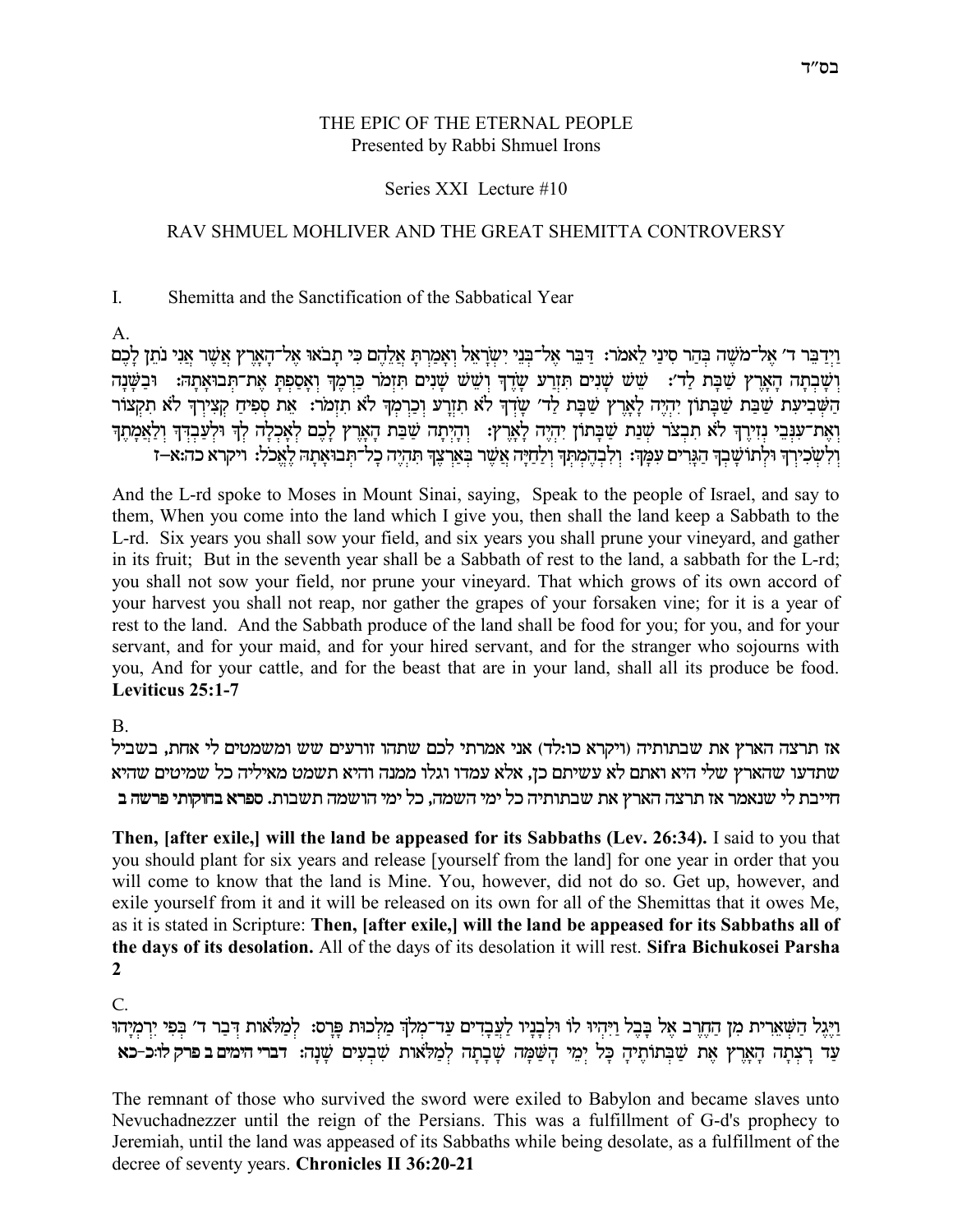D.

כי מפני חרבות נדדו (ישעיהו כא:טו), מפני חרבו של נבוכדנצר נדדו. מפני חרב נטושה (ישעיהו שם), על ידי שלא שמרו את השמיטה, המד"א והשביעית תשמטנה ונטשתה(שמות כב:יא). איכה רבה פרשה ב

For they fled from the swords (Isaiah 21:15) This refers to their fleeing from the sword of Nevuchadnezzer. From the unsheathed (נטושה) sword (Ibid.) Because they did not observe the Shemitta as it is stated in Scripture: And on the seventh year you should release and abandon (ונטשתה) the land. (Exodus 22:11). Eichah Rabbah Chapter 2

E.

#### דבר בא לעולם . . . על פירות שביעית. משנה מסכת אבות פרק ה:ח  $(1)$

Pestilence comes to the world . . . because of the sin of not oberving the laws of the fruit of the seventh year. Avos Chapter 5:8

פירות שנת השמיטה, שהם לעניים, המעכב אותם בידו, אחרי הזמן שחייב לבערם מן הבית,  $(2)$ נתחייב במכת הדבר, כי כל אוכל תתעב נפשו, והיא מדה כנגד מדה. פרקי משה על אבות פרק הוח

The fruit of the Shemitta year are meant [primarily] for the poor. He who holds on to them after the time that he is required to remove them from his home [and make them available to the poor,] is punished with the plague of pestilence, for his soul then loathes any manner of food (see Psalms 107:18). This punishment is meted out measure for measure. Pirkei Moshe, Rav Moshe **Almosnino** (1518-1563)

 $\Pi$ . A Recommitment to Observe Shemitta

 $\mathsf{A}$ 

ובכל זאת אנחנו כרתים אמנה וכתבים ועל החתום שרינו לוינו כהנינו. . . . מחזיקים על אחיהם אדיריהם ובאים באלה ובשבועה ללכת בתורה הא־להים אשר נתנה ביד משה עבד הא־להים ולשמור ולעשות את כל מצות ד׳ אדנינו ומשפטיו וחקיו. ואשר לא נתן בנתינו לעמי הארץ ואת בנתיהם לא נקח לבנינו. ועמי הארץ המביאים את המקחות וכל שבר ביום השבת למכור לא נקח מהם בשבת וביום קדש ונטש את השנה השביעית ומשא כל יד: נחמיה פרק י:א,ל,לא,לב

And because of all of this we are making a sure covenant and are writing it down. It is being signed by our princes, our Levites and our Kohanim . . . They prevailed upon their brethren and nobles and entered into a curse and into an oath to walk in the Torah of G-d which was given through the hand of Moshe, the servant of G-d, to observe and fulfill all of the *mitzvos* of Hashem, our Master, and His ordinances and statutes. And that we would not take our daughters unto the peoples of the land, nor take their daughters for our sons. And if the peoples of the land [bring their] wares or any food stuffs on the day of the Sabbath to sell, that we would not buy it from them on the Sabbath, or on the holy day, and that we would abandon [our lands] on the seventh year as well as every debt. Nechemiah 10:1,30-32

 $B<sub>1</sub>$ 

(תהלים קג) ברכו ד׳ מלאכיו גבורי כח עושי דברו וגו׳ במה הכתוב מדבר א״ר יצחק בשומרי שביעית הכתוב מדבר, בנוהג שבעולם אדם עושה מצוה ליום א׳ לשבת אחת לחודש א׳ שמא לשאר ימות השנה ודין חמי חקליה ביירה כרמיה ביירה ויהבי ארנונא ושתיק יש לך גיבור גדול מזה ואת אינו מדבר בשומרי שביעית נאמר כאן עושי דברו ונאמר להלן (דברים ט"ו) וזה דבר השמיטה מה דבר שנאמר להלן בשומרי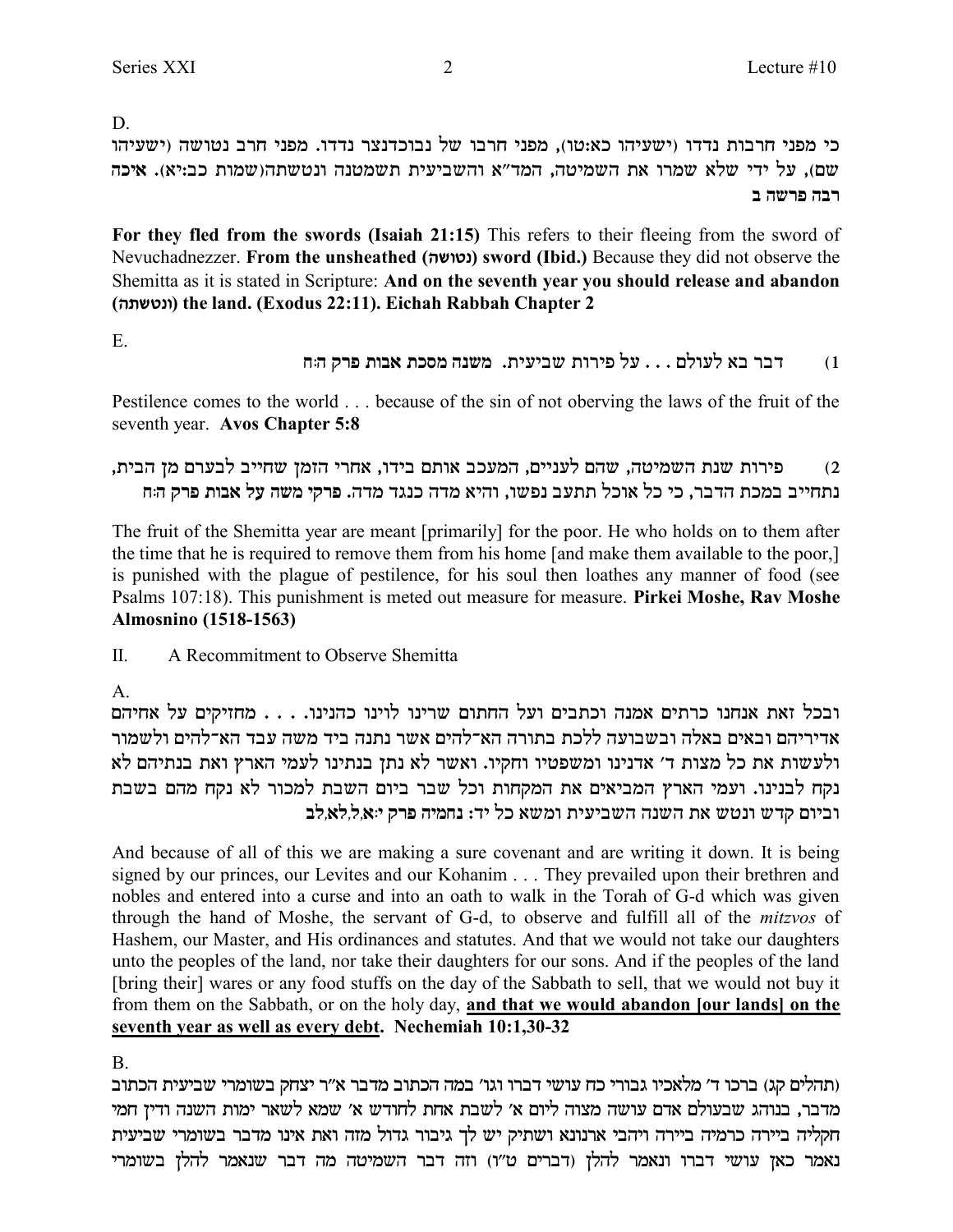'שביעית הכתוב מדבר אף דבר האמור באן בשומרי שביעית הכתוב מדבר, עושי דברו, רבי הונא בשם ר וא אמר בישראל שעמדו לפני הר סיני הכתוב מדבר שהקדימו עשייה לשמיעה ואמרו (שמות בד) כל **אשר דבר ד' נעשה ונשמע. ויקרא רבה פרשה איא** 

**Bless Hashem, His emissaries, mighty in spirit, who fulfill His word. (Psalms 103:20)** To whom does this verse refer? R. Yitzchak said, "The verse refers to those who observe the Seventh Year. Ordinarily, a person may perform a *mitzvah* for a day, a week, for [even] a month, but is it possible to imagine a person keeping it up for a whole year? Yet this person sees that his field and his vineyard lies fallow and he must still pay taxes [to the government], but he is still silent! Have you a mightier man that this? . . . " . . . **who fulfill His word. (Ibid. 103:20)** R. Huna said in the name of R. Acha, "This verse is referring to Israel who stood before Mount Sinai and preceded [their commitment] to implement [the *mitzvos*] before their [commitment] to listen as it stated in Scripture: All that Hashem has spoken we will implement and listen **(Exodus 24). Midrash Vayikra Rabbah 1:1**

C. [In the war between the Jews led by Judas Maccabee and the Syrian Greeks led by King Antiochus V (Eupator),] the Jews built war engines to counter the Syrian war engines and they fought for a long time. But there were no provisions in the storerooms [of Jerusalem] because it was a Shemitta year, and those who had taken refuge in Judea from the Syrians had consumed what was left of the stores. And there were few men left in the Sanctuary, for the famine had been too much for them, and they scattered, each man to his home. **The Book of Maccabees 16:52-54**

D. Caius Caesar, imperator the second time, hath ordained, "That all of the country of the Jews, excepting Joffa, do pay a tribute yearly for the city Jerusalem, excepting the seventh which they call the Sabbatical year, because thereon they neither receive the fruits of the trees, nor do they sow their land." **Josephus Flavius, Antiquities Book XIV 10:6**

E.

.

רבי אבהו פתח (תהלים םט) ישיחו בי יושבי שער, אלו אומות העולם שהן יושבין בבתי תרטיאות ובבתי קרקסיאות, . . . ומכניסין את הגמל לטראיטות שלהם והחלוקים שלו עליו והן אומרין אלו לאלו על מה זה מתאבל, והן אומרים היהודים הללו שומרי שביעית הן ואין להם ירק ואכלו החוחים **fi dax dki` yxcnl `zgizt** .mdilr la`zn `ede df ly

Rabbi Abbahu expounded upon the verse: **Those who sit in the gate speak [ill] of me. (Psalms 69)** This refers to the nations of the world who sit in their theaters and circuses .. . and they bring in a camel into the theater covered in the [the actor's] clothing [like a mourner] and the actors ask one another, "Why is the camel in mourning?" And they respond, "Those Jews observe the seventh year [of Shemitta] and because they don't have any vegetables to eat, they eat up the thorns [that are normally] eaten by the camel. Therefore the camel is in mourning." **Pesichtah L'Midrash Eichah 17**

III. Extenuating Circumstances to Allow Work on the Seventh Year

A.

באלול שנת תרמ"ז היתה פגישה קטנה בוילנה, משלשת הגאונים: הנצי"ב מולוזין, הגרש"מ מביליסטוק ור״מ עלישברג מבויסק (נם המ״מ דוילנה ר יעקב יוסף היה, נוכח במושב זה, אך הוא לא חוה דעתו בפני הגאונים הקשישים והגדולים ממנו). בישיבה זו עלתה שאלת השמיטה לשנת תרמ״ט – ע״י האכר מראשון־לציון מר ברוך פפירמוסטר שהיה אז בוילנה. הוא פנה אז אל הרבנים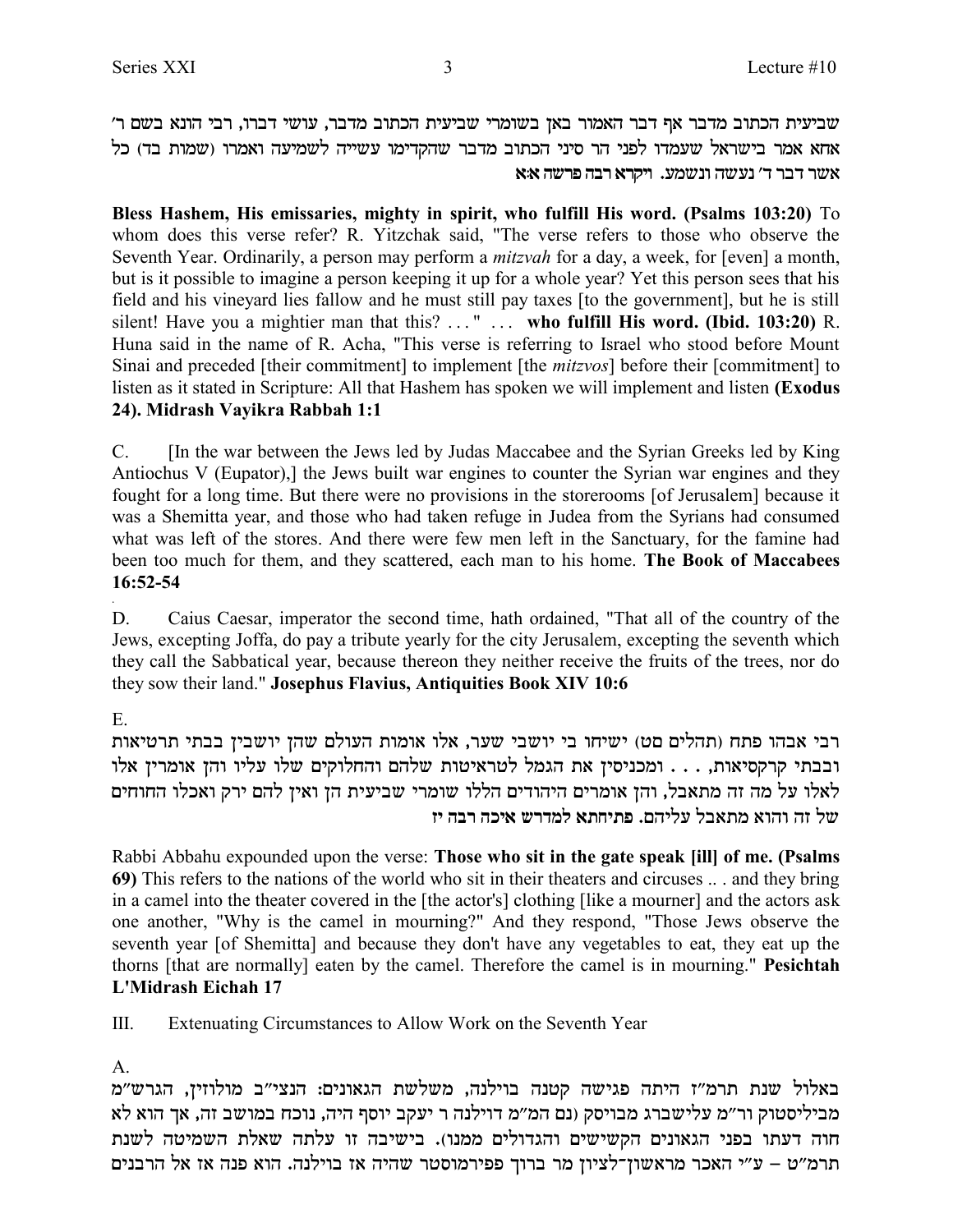הגאונים בדבריו אלה;.רבותי, הנני כעת בסוף שנת תרמ"ז ובשנת תרמ־ט, כלומר: בעוד שנה, תתחיל שנת השמיטה. אנכי בתור אכר עלי לדעת החלטתכם כעת. אי אפשר לנו לחכות, כי עלינו להתאים את עבודתנו משנת תרמ״ח לפי ההחלטה. והנה פה נאספתם אתם רבותי גאוני זמננו. ראשי גדולי ישראל, והנני שואל בשמי, אבל בשאלתי זו נפשות כל אחינו האכרים תלויות, ואפשר קיום כל הענין של ישוב ארץ־ישראל, חקרו והתישבו, וחוו את דעתכם על השאלה הזאת.

רגעים אחדים שררה דומיה, שנפסקה ע"י הזקן שבחבורה הנצי"ב והלה פתח ואמר: הפרשה הראשונה ע"ד שמטה המזהירה אותנו .והשביעית תשמטנה מסייםת במלות: אל פני ה א ד ו ן ד׳, להורות לנו שכשם שאסור להעבד לעבור על מצות אדונו בנתינת טעם לעצמו, כן אנו מצווים לשמור את מצות שמיטה בלי כל חקירות וטעמים, ואסורה לנו העבודה בשביעית.

אחריו ענה ואמר הגרש״מ: לפי דעתי אפשר למצא היתר העבודה בשביעית, אך עלינו להתישב אם להשתמש בההיתר הזה, כי הלא זה כאלפים שנה שלא קימנו את המצוה הזאת מפני ההכרח והנה זכנו השי״ת לקיים המצוה אחרי שנת אלפים. אם נקיימנה אז יתנו ידם אלינו כל עם ישראל החרד לדבר ד' ונרכוש נפשות אין מספר להענין הקדוש ישוב א"י.

אז קם ממקומו הגאון ר' מרדכי עלישברג ובהתרגשות גדולה ענה, ואמר, דעתי היא אחרת לגמרי. אפשר למצא היתר לעבודה בשביעית וע"ז הלא מסכים נם הרב ר' שמואל, ואם אך אפשר להתיר, אז אסור עלינו לעשות מסחר ומו"מ ולהעמיד בסכנה גדולה את כל הענין משאת נפשנו, עלינו להתיר בלי שום פקפוק ולהתיר עד כמה שאפשר, כי לא דבר קטן הוא הדבר הזה!

שלשת הגאונים האלה נפרדו הנצי״ב נשאר באסורו והנרש״מ הודה כי צדקו דברי הרב ר׳ מרדכי עלישברג והחל להתעסק ולעבוד במקצוע זה לאסוף דעות להיתר. זכרונות של י. ל. עפיל הובא בספר שמואל, ר׳ יהודה ליב פישמן (מאימן) ע׳ קע״ד-קע״ה

In Elul of the year 5647 (1887) there was a small informal meeting in Vilna between the Gaonim, the Netziv (Rav Naftali Tzvi Yehudah Berlin) of Volozhin, HaRav HaGaon R. Shmuel Mohliver of Bialystok, and Rav Mordechai Eliasberg of Boisk. [The Magid Meishorim of Vilna, Rav Yaakov Yosef was also in attendance but didn't express his opinion in the presence of these Gaonim who were older and greater than he.] At this meeting the question of Shemitta of the year 5649 (1888-1889) was brought up through a farmer from Rishon L'Tzion, Mr. Baruch Firemuster who was then in Vilna. He directed the following question to the rabbanim: Rabbosai (My masters), Behold it is already the end of the year 5647 (1886-1887) and within a year it will be 5649 (1888-1889). In other words within a year the Shemitta year will begin. As a farmer, it is essential for me to already know what you have decided upon. We cannot wait, because we have to adjust our work schedule in 5648 (1887-1888) in accordance with your decision. Behold, you, my masters, the gaonim of our times, the most distinguished men of Israel, have gathered together. Although I am asking for myself, this question affects the lives of all our fellow farmers and perhaps the viability of the whole settlement project in Eretz Yisrael. [Please] analyze this situation and after carefully coming to a decision [please] communicate it [to us].

After some moments of silence, the eldest of the group, the Netziv began speaking: The first section of the Torah that deals with Shemitta commanded us, "and on the seventh year you shall release (tishmitena) [your hold on the land]" (Exodus 23:11) ends with the words, "before the L-rd G-d" (ibid. 23:17). This teaches us that just as it is forbidden for a slave to violate his master's command by creating his own rationalization, so too we are commanded to guard the commandment of Shemitta (releasing) without any analyzing and presenting rationalizations and it is forbidden for us to do any work [in the fields] on the seventh year.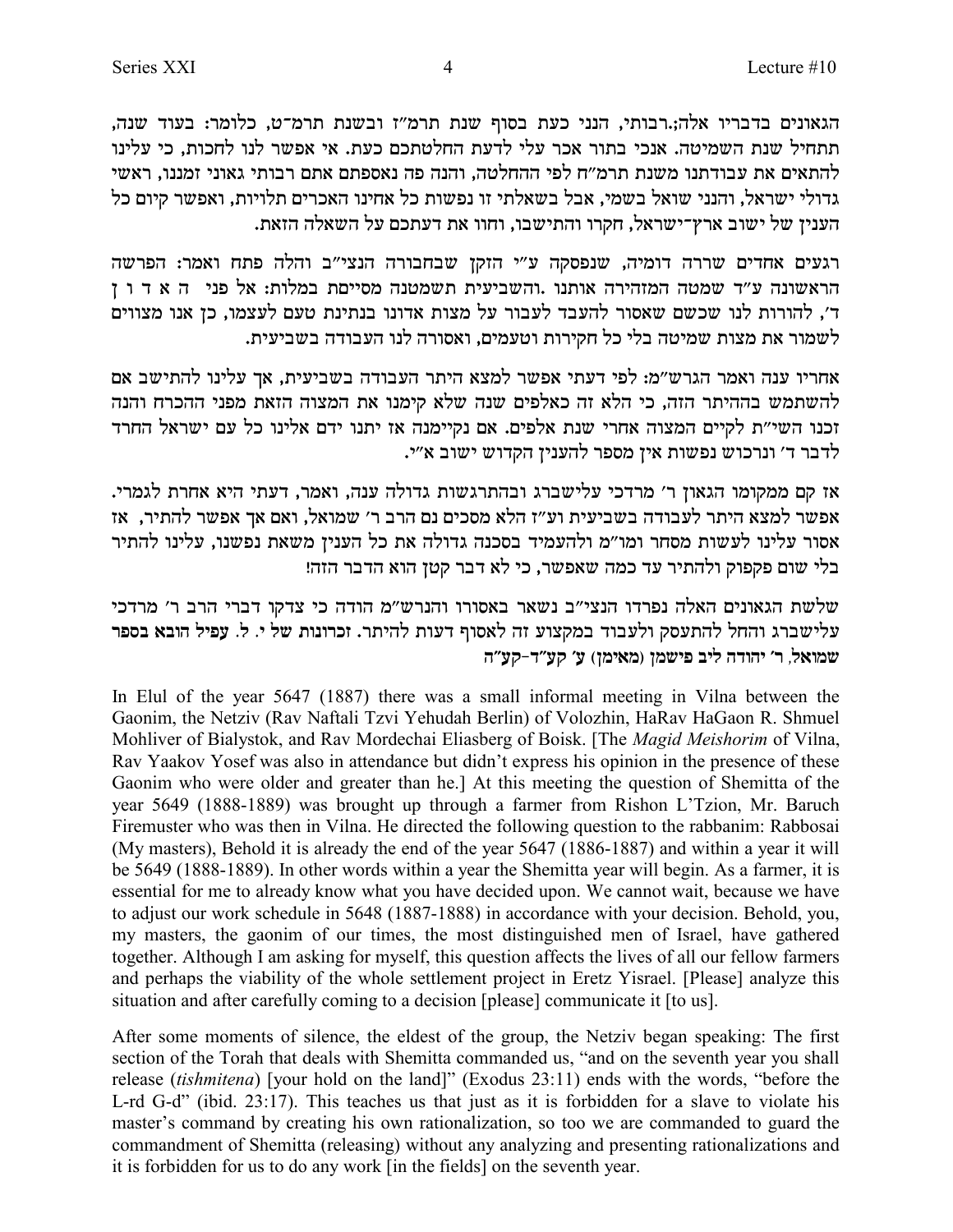Afterwards, HaGaon Rav Shmuel Mohliver responded and said the following: In my opinion, it is possible to find grounds for a *heter* (dispensation) to work in the seventh year. However, we have to decide if we want to use this *heter* or not, as some two thousand years have elapsed since we last fulfilled this mitzva because of circumstances beyond our control. Behold, Hashem has [now] given us the opportunity to fulfill this mitzva after [an interval of some] two thousand years. If we fulfill it, then all of the religiously committed amongst the Jewish people will support us and we will have acquired an untold number who will associate themselves with this holy cause of resettling Eretz Yisrael.

The Gaon, R. Mordechai Eliasberg then stood up and with great passion raised his voice and said, "I take an entirely different position. It is possible to find a heter (dispensation) to work in the seventh year and this is something that Rav R. Shmuel [Mohliver] is also in agreement. And if there is any possibility of finding grounds for a *heter* (dispensation) then it is forbidden for us to just sit back and debate the merits of the various arguments, for the whole project, in which we have invested our entire souls, is in great danger! We should issue a *heter* (dispensation) without any hesitation and allow all that can possibly be allowed, for this is no minor matter!" The three Gaonim then parted company. The Netziv still maintained his position for forbidding work [in the fields] on the seventh year. The Gaon Rav Shmuel Mohliver agreed that Rav Mordechai Eliasberg was correct and began to research this subject and to amass detailed learned opinions that would allow work to be done. Sefer Shmuel, R. Yehudah Leib Fishman (Maimon)

**B.** 

בתחילה היו אומרים אחד זה ואחד זה פסולין, משרבו האנסין, ומאי נינהו ־ ארנונא.  $(1)$ כדמכריז רבי ינאי: פוקו וזרעו בשביעית, משום ארנונא. חזרו לומר: אוספין – כשרין, סוחרין ־ פסולין. רבי חייא בר זרנוקי ורבי שמעון בן יהוצדק הוו קאזלי לעבר שנה בעסיא. פגע בהו ריש לקיש, איטפיל בהדייהו, אמר: איזיל איחזי היכי עבדי עובדא. חזייה לההוא גברא דקא כריב. אמר להן: כהן וחורש? אמרו לו: יכול לומר: אגיסטון אני בתוכו. תו חזייה לההוא גברא דהוה כסח בכרמי, אמר להן: כהן וזמר? אמר לו: יכול לומר לעקל בית הבד אני צריך. אמר להם: הלב יודע אם לעקל אם לעקלקלות. סנהדרין כו.

At first the [Sages] ruled that both [traders and gatherers of the fruit of Shemitta] were ineligible [to be witnesses]. But when the oppressors grew in number, viz., the [collectors of] Arnona (taxes on crops which were due whether or not the field produced). [based upon the considerations of R. Yanai's proclamation, 'Go and sow your seed [even] in the Sabbatical year, because of the [collectors of] Arnona,' they revised the law and enacted that only traders were disqualified but not gatherers, [as they may well be gathering these crops as a payment for their Arnona taxes]. R. Hiyya b. Zarnuki and R. Shimon b. Yehozadak once went to Assia to intercalate the year [on behalf of the Sages]. They were met by Resh Lakish, who joined them, saying, 'I will come and see their procedure.' On the way, he saw a man plowing, and remarked to them, 'That man who is plowing is a priest.' But they replied, 'Can he not say: I am an imperial servant on the estate?' Further on he saw a man pruning his vineyard, and again observed, 'That pruner is a priest.' 'But', they demurred, 'he might say: I need [the twigs] to make a bale ['akkel'] for the wine-press, [a legitimate purpose].' 'The heart knows whether it is for 'akkel' (a bale) or 'akalkaloth (perverseness)', he retorted. Sanhedrin 26a

משרבו האנסין ומאי נינהו ארנונא. וא״ת ומשום ארנונא התירו לחרוש ולזרוע דהויא איסורא  $(2)$ מדאורייתא? וי"ל דמיירי בשביעית בזמן הזה דרבנן אי נמי י"ל דפקוח נפש הוא ששואל להם המלך מס ואיז להם מה יפרענו ומתים בתפיסת המלך והכי איתמר בירושלמי משום חיי נפש: תוספות שם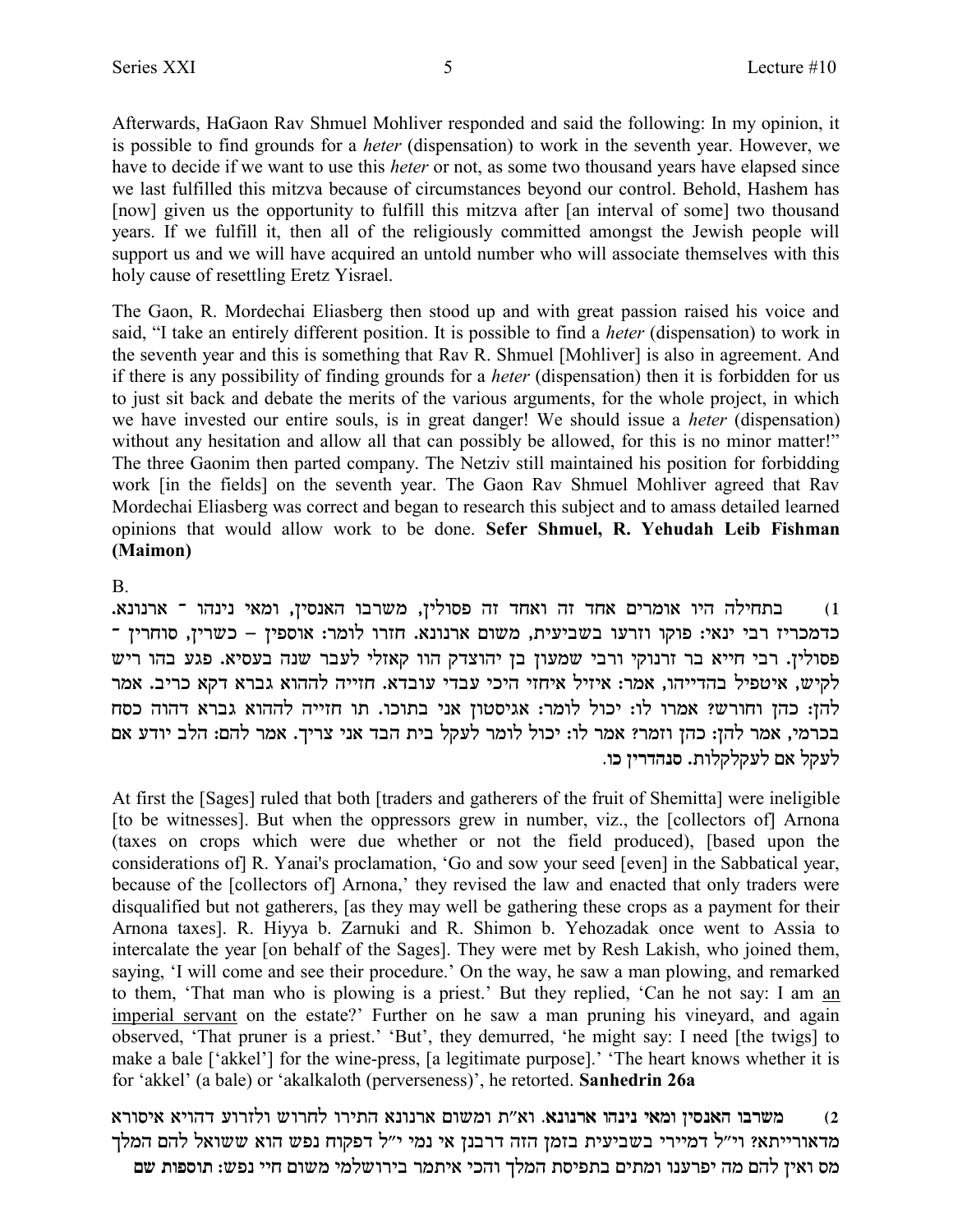But when the oppressors grew in number, viz., the [collectors of] Arnona (taxes on crops which were due): If you ask the question, "How could they allow plowing and sowing, a prohibition based upon Torah law, because of Arnona?", the reply is [either that in his opinion] Shemitta today is only rabbinically mandated or else that it was a matter of life or death if the king would demand payment and they would not have the means to pay. [for it is quite likely] they would inevitably die in prison [for this crime]. This is how the Talmud Yerushalmi explains it, "In order to insure life." Tosfos, ibid.

אגיסטון אני בתוכה. פ"ה לשון ראשון שכיר אני בתוכה וקרקע של נכרי הוא ולא נהירא  $(3)$ דאמרינן בגיטין (דף סב. ושם) אין עודרין עם הנכרי בשביעית ע"כ נראה כפירוש אחר שפירש הקונטרס משום ארנונא: תוספות שם

Can he not say: I am an imperial servant on the estate? According to Rashi's first explanation [the word *agiston*] means a hired hand which was on land which belonged to a non-Jew. That explanation does not seem to be correct as the gemora in Gittin (62a) states, "One is not allowed to plow together with a non-Jew [on his property] on the seventh year." Consequently, the other explanation of Rashi is correct, i.e. it was done in order to facilitate payment of Arnona. Tosfos, ibid.

 $\mathcal{C}$ .

בזמן הזה, אפילו במקום שהחזיקו בו עולי בבל, ואפילו בימי עזרא אין חיוב תרומות  $(1)$ ומעשרות מן התורה, אלא מדבריהם. מפני שנאמר: כי תבואו משמע ביאת כולכם ולא ביאת מקצתן, כמו שהיתה בימי עזרא. הגה: ויש חולקין, וסבירא להו דחייבין עכשיו בארץ ישראל בתרומות ומעשרות מדאורייתא, אך לא נהגו כן (טור בשם ר"י). שולחן ערוך יורה דעה הלכות תרומות ומעשרות סימו שלא סעיף ב

Presently, even within those parts of Eretz Yisrael that the immigrants from Babylon resettled and even during Ezra's lifetime, the obligation regarding separating *terumos* [which is given to the kohanim) and maasros (tithes) is only rabbinical, as it says in Scripture (Leviticus 25:2) [regarding the seventh year], "When you (Israel) come . . ." which implies the coming of the entire nation and not a minority of the nation, as it was in Ezra's time. Gloss (commentary of Rav Moshe Isserles): There are those that disagree with that opinon and maintain that even presently the obligation regarding terumos and maasros is based upon the Torah's original legislation. However this [second] opinion is not reflected in the common custom. Shulchan Aruch Yoreh Deah, Hilchos Terumos U'Moaasros Chapter 331 Paragraph 2

... ונראה לי דהאידנא שאין חיוב תרומות ומעשרות בא"י אלא מדבריהם, גם בא"י חלקו  $(2)$ של עובד כוכבים פטור מכלום. שולחן ערוך יורה דעה הלכות תרומות ומעשרות סימן שלא סעיף יא

It seems to me that presently, where the obligation regarding *terumos* and *maasros* is only rabbinical, the produce from those areas owned by non-Jews is free from all obligations. Shulchan Aruch Yoreh Deah, Hilchos Terumos U'Moaasros Chapter 331 Paragraph 11

D.

. . . ואם באנו לדון יותר טעם יש לאומר שיש לו קנין להפקיע משביעית דקרא כתיב והיתה שבת הארץ לכם לכם ולא לגוי׳ וגו׳ שו״ת אבקת רוכל ממרן הר׳ יוסף קארו

... In deliberating the effect of the ownership of a non-Jew it would be more reason to say that the ownership of a non-Jew would exempt [the produce] from the laws of *Sheviis* (Shemitta), as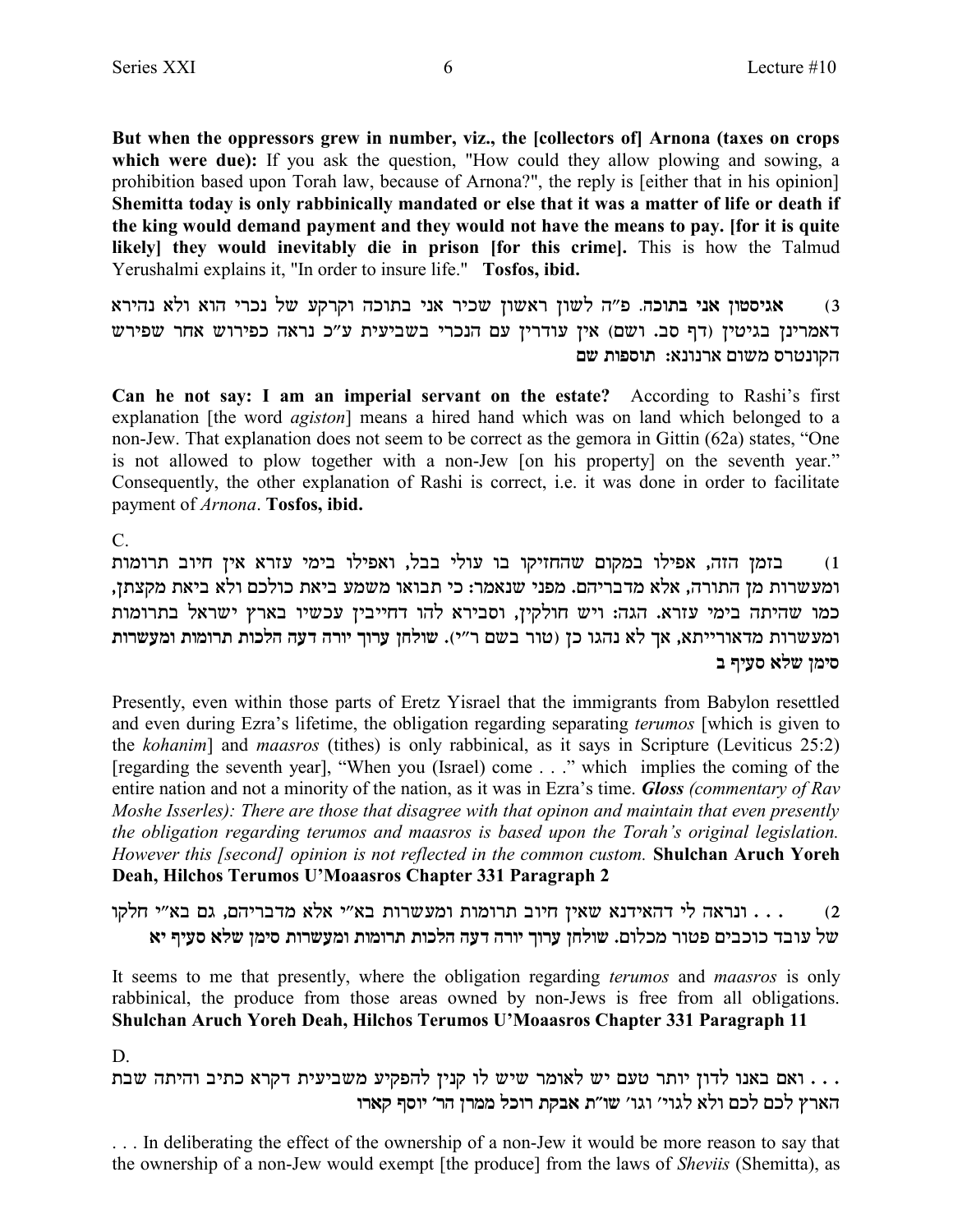Scripture states (Leviticus 25:6), "And the Sabbath produce of the land shall be food for you; for you, and for your servant, and for your maid, and for your hired servant, and for the stranger who sojourns with you." For you implies but not for a non-Jew, i.e. the non-Jewish produce is exempt from the laws of Shemitta. Teshuvas Avkas Rochel, Rav Yosef Karo

 $E_{-}$ 

מחזיקין ידי עכו"ם בשביעית בדברים בלבד, כגון שראהו חורש או זורע אומר לו תתחזק או תצליח וכיוצא בדברים אלו, מפני שאינם מצווין על שביתת הארץ אבל לא יסעדנו ביד. רמב"ם הלכות שמיטה ויובל פרק ח:ח

One is allowed to verbally assist or encourage non-Jews who are working the land on the seventh year. For instance, when one sees him plowing or planting, one is allowed to tell him, "you should be granted strength," or "success!" or something similar, for non-Jews are not obligated to rest the land. One is not allowed, however, to actually help him. Rambam, Hilchos Shemitta V'Yovel Chapter 8 Halacha 8

 $\mathbf{W}_{\cdot}$ To Sell or Not to Sell

A.

אין מוכרין להם במחובר לקרקע, אבל מוכר הוא משיקצץ. ר׳ יהודה אומר: מוכר הוא על מנת לקוץ.  $(1)$ רבי יוסי אומר: בארץ ישראל משכירין להם בתים אבל לא שדות. עבודה זרה יט:- כא.

Mishna: One should not sell to idolaters a thing which is attached to the soil, but when severed it may be sold. R. Yehudah says: One may sell it on condition that it be severed. R. Yosei says: In the land of Israel, one may rent them houses but not fields. Avodah Zarah 19b-21a

אין מוכרין להם בארץ ישראל כל דבר המחובר, כגון אילן וקמה, אבל מוכרים על תנאי  $(2)$ שיקוץ, וקוצץ. שולחן ערוך יורה דעה הלכות עבודת כוכבים סימן קנא סעיף ז

One should not sell to idolaters any thing which is attached to the soil of Eretz Yisrael, for instance a tree or standing grain, but one may sell it on condition that it be severed and the idolator should do the severing. Shulchan Aruch Yoreh Deah, Hilchos Avodas Cochovim **Chapter 151 Paragraph 7** 

 $B<sub>1</sub>$ 

בזמן שיד ישראל תקיפה עליהם אסור לנו להניח עובדי כוכבים בינינו, ואפילו יושב ישיבת עראי או עובר ממקום למקום בסחורה לא יעבור בארצנו אלא עד שיקבל עליו שבע מצות שנצטוו בני נח שנאמר לא ישבו בארצך אפילו לפי שעה, ואם קבל עליו שבע מצות הרי זה גר תושב, ואין מקבלין גר תושב אלא בזמן שהיובל נוהג אבל שלא בזמן היובל אין מקבלין אלא גר צדק בלבד. רמב"ם הלכות עבודה זרה פרק י

When Israel is in control of the land, it is forbidden to let idolators (i.e. non-Jews) live within our borders, even if it only be temporary or even if he is just passing through to do business. He is only allowed to pass through our land if he formally accepts upon himself the seven Noachide commandments, as it says in Scripture (Exodus 23:33), "They shall not be allowed a dwelling place in your land," which implies even temporarily. If he does formally accept upon himself the seven Noachide laws then he is a ger toshav. We only accept a non-Jew to be granted the status of ger toshav at a time that the Jubilee year is in force. However, when it is not in force we only accept a non-Jew who wishes to be a ger tzedek (a complete convert). Rambam, Hilchos Avodah Zarah Chapter 10 Halacha 6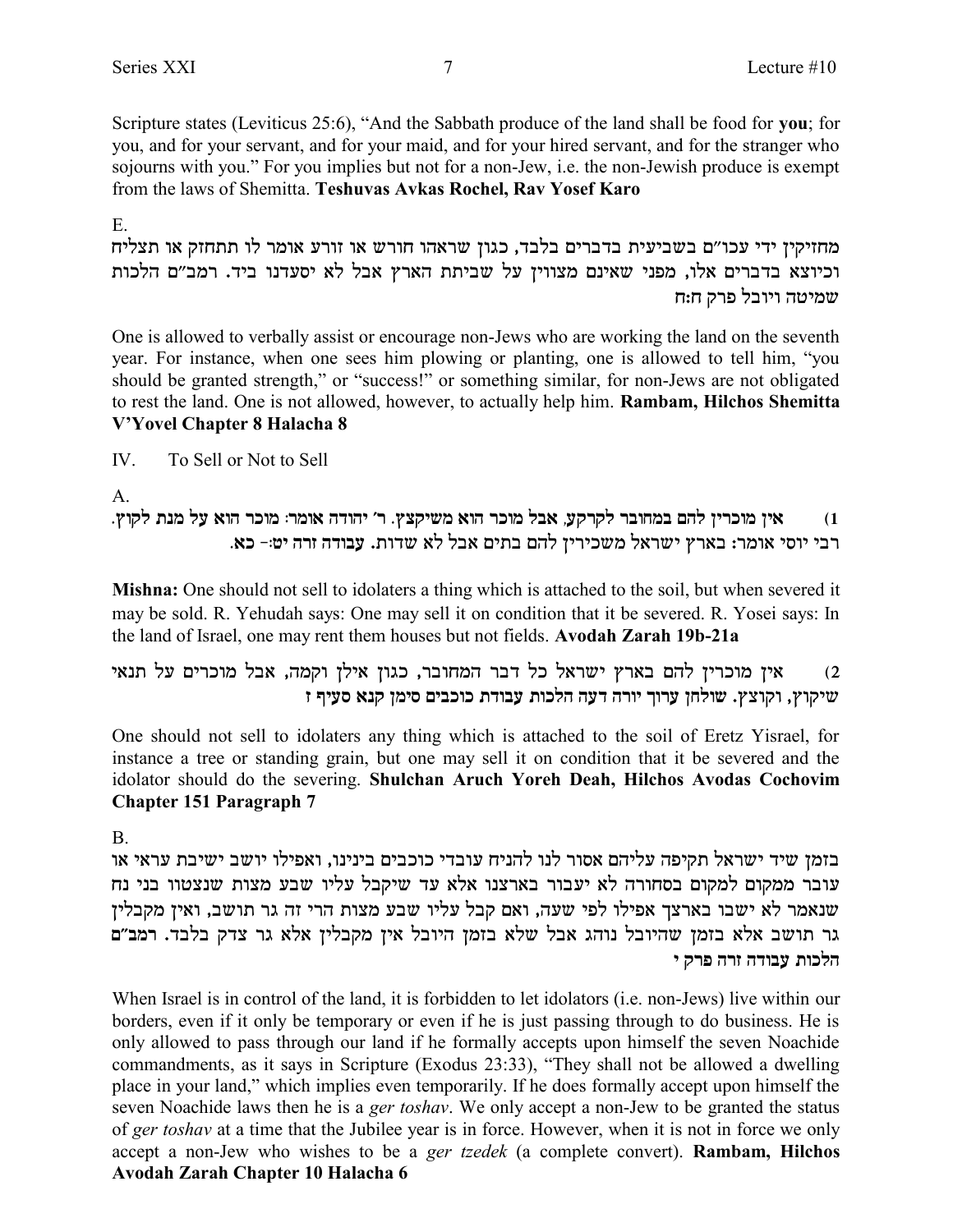לאחר שעדיין לא הגיע ההיתר לידי חובבי ציין, עוררו את הרב שמואל מוהליבר, אב״ד ביאליסטוק,  $x$ על הדחיפות שבדבר ההיתר. בסוף חודש שבט תרמ״ח נועדו בווארשה הגאונים ר׳ ישראל יהושע טרונק מקוטנא, ר׳ שמואל מוהליבר מביאלסטוק ור׳ שמואל זנוויל קלפפיש מווארשה, ואחרי שיקול .<br>הדעת ועיון מצאו תקנת היתר, וכתבו להתיר משום פיקוח נפש ובתנאים מסויימים

ואם נאסר עליהם לשדד את האדמה ולתקן את הכרמים תושם הארץ ותיפוק מזה חורבן הקולניות חלילה, וכמה מאות נפשות ימוגו ברעב חלילה. על כן, להצלת נפשות והצלת ישוב הארץ, הצלת גוף והצלת ממון, מצאנו היתר על שמיטה זו שנת תרמ"ט למכור בקיץ הבא עלינו לטובה את השדות ,<br>והכרמים וכל השייך לעבודת האדמה לנכרים, על מנת שכשנחזיר להם את האו"ג לאחר השמיטה ונתן להם סך ריוח, מחויב המה להחזיר לנו השדות והכרמים וכל השייך לזה. נוסח השטר הנ"ל יכתבו אצל הב"ד שבירושלים ועפ"י הסכמתם וכו'. אבל רוקא עפ"י הבית דין שבירושלים שיורו צותם עפ״י שאלתם, המלאכות המותרות להם והמלאכות האסורות וכו׳, כל הנ״ל נעשה רק על שנת תרמ״ט אבל לא על השמיטות הבאות לאחר כז כי אז יצטרכו להיתר מחדש וכו׳. אמנם כל זה נעשה באופן שיסכים עמנו גם הרב הגאון פאר דורנו כש"ת מורינו הרב יצחק אלחנן נ"י אבד"ק קאוונא. .<br>יחיש וימהר את גאולתנו ונשמור את כל המצות התלויות בארץ כהלכתן ודקדוקן .<br>באעה"ח אור ליום ו' עש"ק תרחם ציון, פה ווארשא

נאום ישראל יהושע חו"ב קוטנא נאום שמואל בהרב מוהרי"ל מאהליווער החוב"ק ביאליססוק נאום **lwpic miig awri 'xn ziriayd zekxrn 'qa `aed** .`yxee w"w dtc u"nec lieep`f l`eny

Since the *heter* (dispensation) to work in the seventh year had not reached the hands of the [leadership of the] Hovevei Tzion, they impressed upon Rav Shmuel Mohliver, the Av Bais Din of Bialystok, the urgency of the matter. At the end of the month of Shevat, 5648 (1888), the Gaonim, Rav Yisrael Yehoshua Trunk of Kutno, Rav Shmuel Mohliver of Bialystok and Rav Shmuel Zanvil Klepfish of Warsaw came together and after weighing the options and analyzing the subject matter they found grounds to issue a *heter* (dispensation), according to specific guidelines, because of a possible endangerment to life.

"If we forbid them to plow the land and to improve the vineyards, the land will become despoiled and will result in the destruction of the colonies, G-d forbid, and many hundreds of souls will wither away through starvation, G-d forbid. Therefore, in order to preserve these souls and to preserve the settlement of the land, bodily preservation and material preservation, we have issued a heter for this Shemitta year, 5649 (1888-1889) to sell, in the coming summer, the fields and vineyards and all that is related to working the soil to non-Jews, on condition that when they return back to them their deposit and a sum of money for their profit, that the [non-Jews] be obligated to return the fields, vineyards, and all that is related to them, back to us. The actual text of this bill of sale should be written under the auspices and approval of the Bais Din of Yerushalayim. It should be done only through the Bais Din of Yerushalayim as they are the ones qualified to answer their questions regarding which forms of labor are permitted for them and which are forbidden etc. All of the above is put into effect only for the year 5649 (1888-1889) and not for Shemittos in coming years, as then they will need a new *heter* (dispensation) etc. However, all of this is to be done only with the approval of HaRav HaGaon, the pride of the generation, the crown of the Torah, our master Rav Yitzchak Elchonon, may his lamp shine brightly, the Av Bais Din of Kovno. May Hashem speedily bring our redemption that we may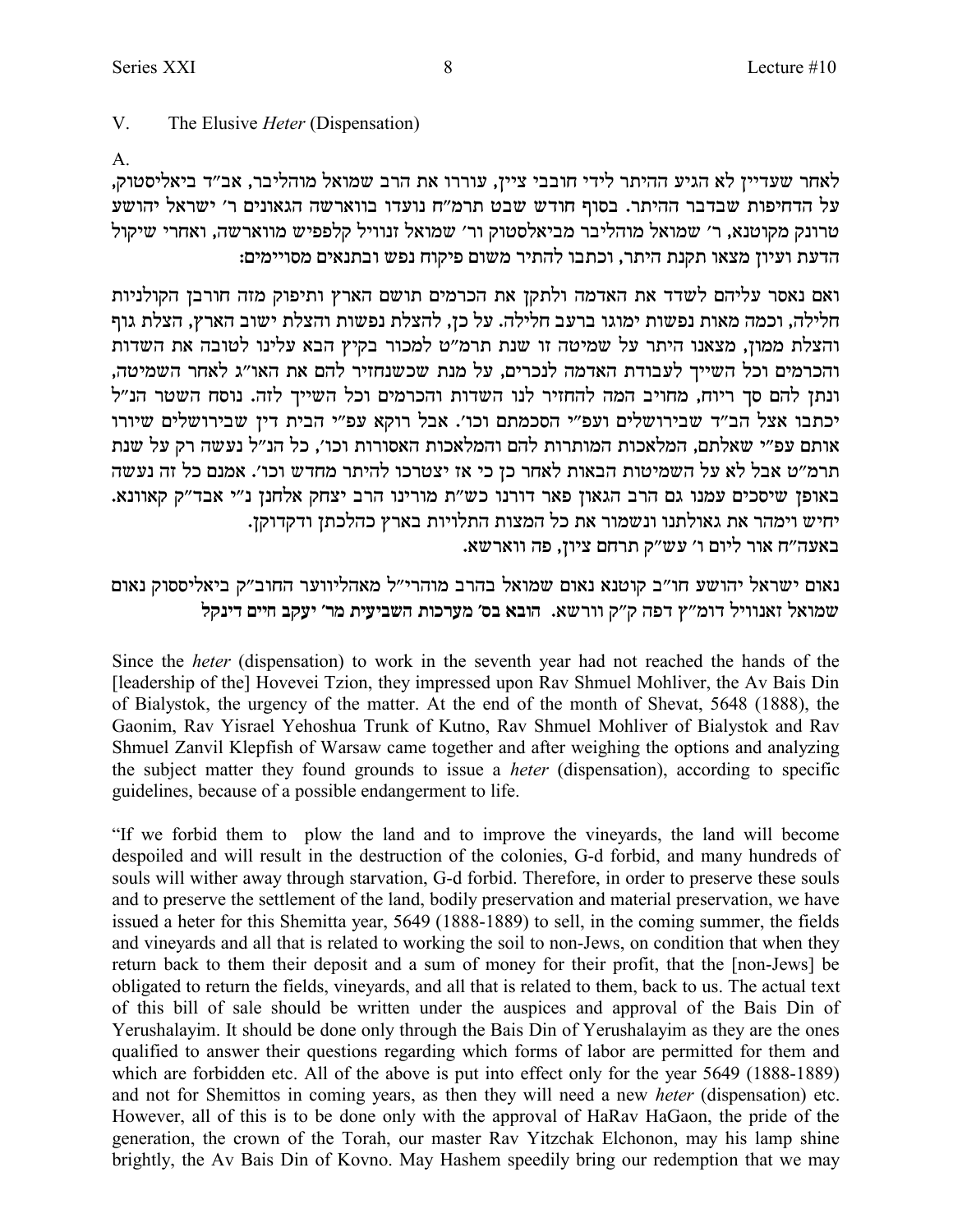observe all of the mitzvos that are related to the land in accordance with all of the laws and its particulars. We are hereby signing on this Thursday night, ... Tirachem (5648) Tzion, in Warsaw. Yisrael Yehoshua of Kutno, Shmuel ben Moreinu Rav Yehudah Leib Mohliver of Bialystok, Shmuel Zanvil, judge and halachic authority of the holy community of Warsaw." Sefer Maarochos HaSheviis, R. Yaakov Chaim Dinkel

 $\mathbf{B}$ 

לנוכח דברים אלו, זו היתה תשובתו של הג"ר יצחק אלחנן: א) . . . ואם לא נבקש עצה והיתר יכול להיות כי תשום הארץ ח״ו והיה חורבז לקולוניות (מושבות) וזה נוגע להצלת מאות נפשות ומי יודע וכו׳. ב) למכור השדות והכרמים לישמעאלים הגוף והפירות על משך שתי השנים בלבד, ואחרי כלות הזמן יחזרו הכרמים והשדות לבעלים. ג) המכירה תהיה לישמעאל דוקא. ד) בפירוש נאמר כי היתר זה הוא רק לשנת תרמ"ט אבל לא לשמיטות הבאות שאז יצטרכו להיתר מחדש ולעיין בזה. וד' יהיה בעזר עמנו שלא יצטרכו להיתר וישמרו השמיטה כדין תורה. ולראיה באעה"ח יום ד' ג' אדר תרמ״ח קאוונא. נאום יצחק אלחנן חופ״ק הנ״ל

נוסח השטר מכירה הנ״ל יכתב אצל הב״ד שבירושלים ועפ״י הסכמתם וכמ״ש כבוד הגאונים הנ״ל. יצחק אלחנן הנ״ל

After having reviewed this statement, the following was the response of R. Yitzchak Elchonon: 1) ... If we don't try to find some solution and *heter* (dispensaton) there is a distinct possibility that the land will become desolate, G-d forbid, and the colonies will become ruined. This touches upon the survival of hundreds of souls and who knows etc. (see Esther 4:14) 2) The land should be sold to Arabs, the *guf v'hapairos* (legal title and all legal rights to its use and produce) for a period of only two years. After the end of that time the vineyards and fields shall revert back to its owners. 3) The land should only be sold to Moslems (i.e. monotheists not Christians (trinitarians)). It should be unequivocally stated that this is only for the year 5649 (1888-1889) and not for the coming Shemittos, as the issuing of any future dispensation would have to be thoroughly researched [depending upon changing circumstances]. May Hashem help us that we need not have any futher dispensations and we will be able to keep the Shemitta as is specified in the Torah. As a proof of my authorship, I hereby affix my signature on this Wednesday, the third of Adar, 5648, in Kovno. Yitzchak Elchonon Spektor

P.S. The text of the bill of sale should be written by the Bais Din of Yerushalayim and subject to their approval, as the above mentioned honored Gaonim have written. Yitzchak Elchonon Spektor - Sefer Maarochos HaSheviis, R. Yaakov Chaim Dinkel

 $C_{-}$ 

ס\*ט פטרבורג, ברגע הזה מקבלים אנחנו מאת סוכננו בביאליסטאק ה׳ קלעמענטינאבסקי, ממוש״ק העבר (ו' אדר), את הבשורה הטובה הזאת, אשר אנחנו ממהרים לתתה לפני קוראינו: הנני לבשרהו כי פסק הדיז על אדות שנת השמיטה בארה״ק יצא להיתרא מלפני הגאונים הגדולים ר׳ יצחק אלחנז מקאוונא, ור' שמואל מאהליווער מביאליסטאק ור' יהושע מקוטנא, ור' זנוויל מווארשוי שליט־א. שלשת הרבנים האחרונים היו במותב תלתא לקול קריאת הגרש״ם, והגאון רי״א שלח את פסק דינו הוא להגרש"מ בסוף שבוע זה. את הפסק הזה יודיעו תיכף להקולוניסטים באה"ק וישלחו להודיעו גם בפאריז. אחרי הדברים והאמת האלה חושבים אנחנו את המו״מ בדבר השמיטה לדבר מיותר ולא נוסיף עוד להדפיס את התשובות הבאות אלינו בענין הזה. המליץ No. 33 - 9 פעברואר. הובא בס' מערכת השביעית מר׳ יעקב חיים דינקל ע׳ 61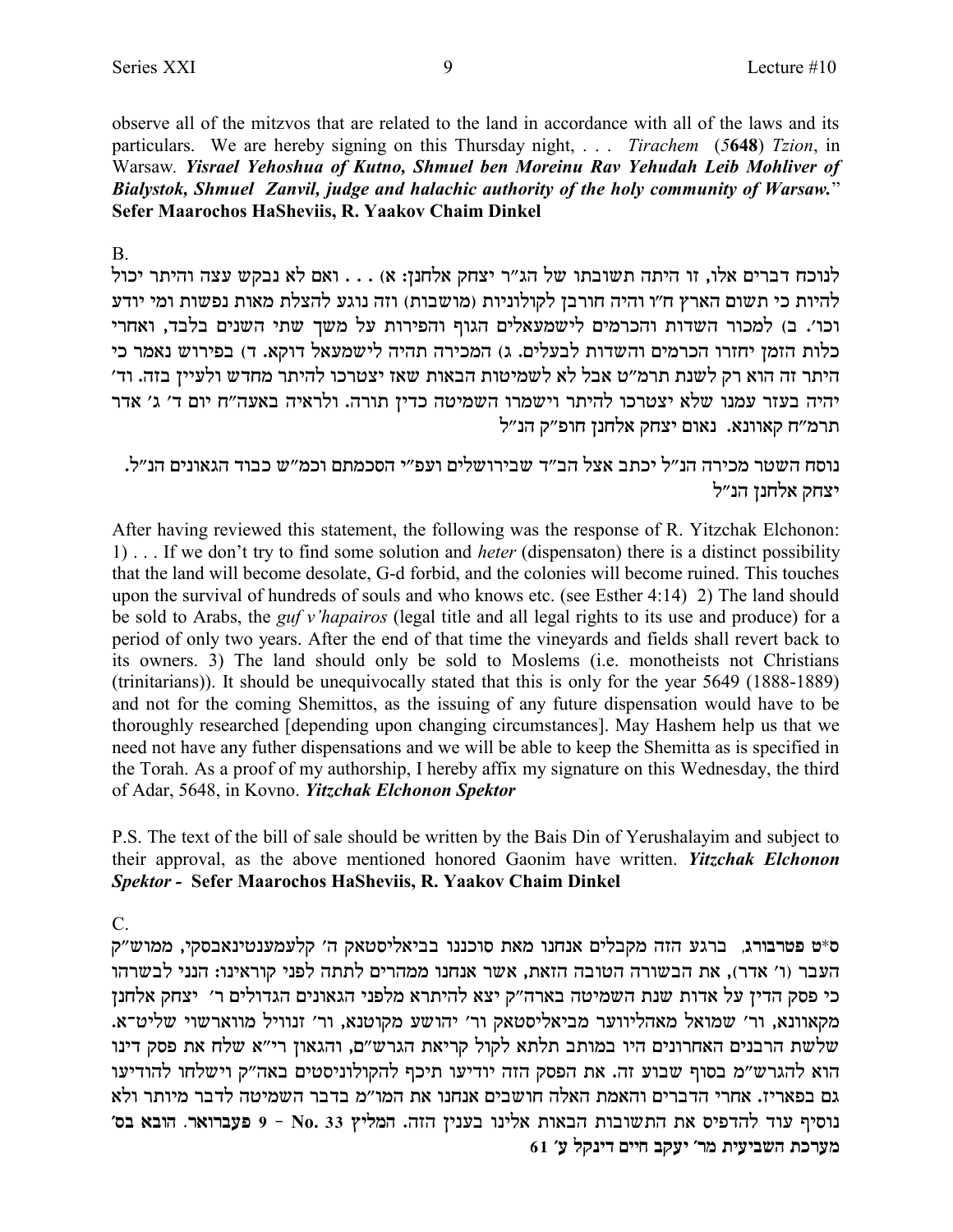St. Petersburg: At this moment we have received the following good news from our agent in Bialystok, Mr. Klementinovski, dated this past Motzoei Shabbos (Saturday night), the sixth of Adar, which we are quickly presenting to our readers: A *heter* (dispensation) in regards to the Shemitta year in our holy land was issued by the following prestigious gaonim: Rav Yitzchak Elchonon of Kovno, Rav Shmuel Mohliver of Bialystok, Rav Yehoshua of Kotno and Rav Zanvil of Warsaw, may they live a long and productive life. The last three named *gaonim* assembled together at the behest of Rav Shmuel Mohliver and the Gaon Rav Yitzchak Elchonon sent his halachic ruling to HaGaon Rav Shmuel Mohliver at the end of this week. They will quickly make known this ruling to the colonists in our Holy Land and also to [representatives in] Paris. After [publishing] these facts, we feel that further discussion in regards to Shemitta is unnecessary and we will no longer publish the various responses (letters to the editor) that we receive concerning this issue. HaMeilitz, no. 33, February 9, 1888, quoted in Sefer Maarochos HaSheviis, R. Yaakov Chaim Dinkel

D.

(כ׳ ימים לחודש אייר שנת תרח"ם ציון לפ"ק) יען בי קרבה שנת השמיטה לבא היא שנת  $(1)$ תרמ"ט הבעל"ט לזאת מודיעים אנחנו לאחינו יושבי הקאלניות יצ"ו כי אין שום היתר לחרוש ולזרוע לקצור ולנטוע הן ע״י עצמו הן ע״י נכרי לבד מעבודת האילנות לאוקמי אילנא מותר מצד הדין, ופרטי הדברים כפי שיורו הרה"ג שי'. ואנחנו כולנו תמוכים ובטוחים כי שביתת הארץ תהי' .<br>להם לברכה, ולמותר יחשב להודיע להם חומר עונש עון חילול השמיטה ושכר השומרה כהלכתה כי ידוע הוא לכל בעל תורה. ואלה אשר הטו אזנם עד כה לשמוע תורת ד׳ ומצותיו, בטחונינו שישמעו גם עתה ונזכה כולנו לביאת גואל צדק בב״א.

> משה יהושע יהודא ליב בהרב הגאוז הצדיק מו״ה בנימיז זצ״ל שמואל סלאנט

(The 20th day of the month of Iyar, 5648) Because the year of Shemitta is drawing near, i.e. the year 5649 (1888-1889), may it be a source of blessing, we are hereby informing our brethren who live in the colonies, that there is absolutely no *heter* (grounds for a dispensation) to plow, seed, harvest or plant, whether it be done by oneself or through a non-Jew. The only exception is regarding the husbandry of trees where measures to preserve the trees are allowed by Talmudic law. Regarding the exact details [of this dispensation] one should be guided by the *gaonim* [of Yerushalayim]. We are supportive and most certain that resting the earth will be a cause of blessing. There is no need to inform them of the severe punishment that results in violating the Shemitta and the reward that one receives for keeping it in accordance with halacha, for it is common knowledge to anyone who has a firm grounding in Torah. It is our firm belief that those who have bent their ears to hear the Torah of Hashem and His mitzvos will also do so now. May we all merit to the coming of the righteous Redeemer, soon, in our days. Amen.

### Moshe Yehoshua Yehudah Leib ben HaRav HaGaon HaTzadik Moreinu Binyamin o.b.m **Shmuel Salant**

תדעו כי רבני ירושלים ת"ו לא אסרו העבודה בשביעית אלא מפני שכך דעתם נוטה שאין  $(2)$ היתר לעבודה, וכמו שיש הרבה מגאוני חו"ל שהסכימו כן, ואף כי בהיותם בקירוב מקום ונודע להם מרוב הקולוניסטין שאדרבה האדמה צריכה שביתה, ומכ"ש כי אין אסון חלילה אם לא יעבדו בשנה זו, ואך בשקר השמיעו קולי קולות כי השמירה בשביעית נוגע לסכנת נפשות אשר רק עפי"ז נמצאו כמה גאונים בחו״ל להקל מעט בזה בשבתם מרחוק. מכתב מהרה״ג ר׳ מרדכי גימפל יפה ר״ח מנחם  $61$ ע׳ דינקל ע׳ השביעית מר׳ יעקב חיים דינקל ע׳  $1$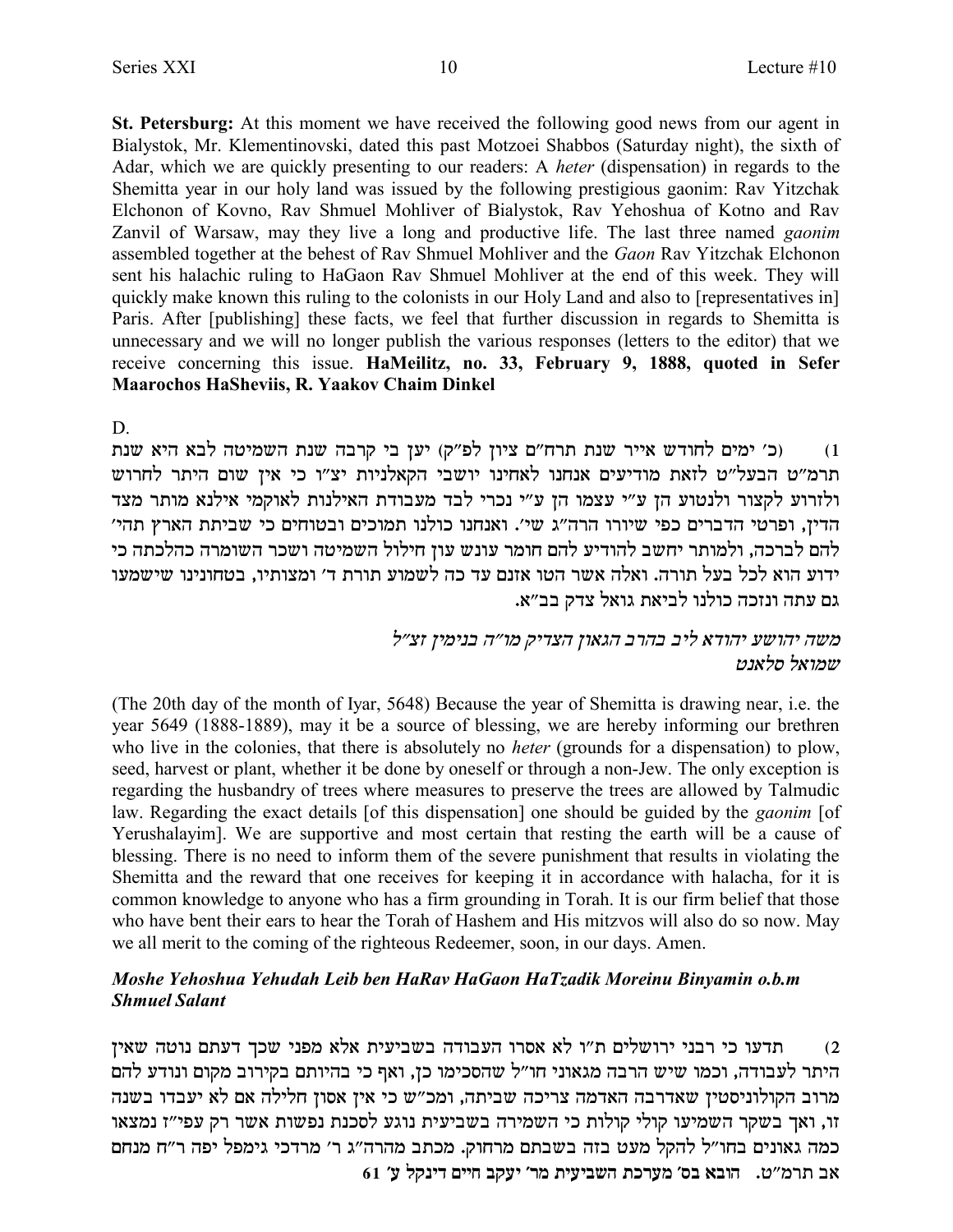You should know that the rabbanim of Yerushalayim only forbade working [in the fields] during the seventh year because that was their true opinion, that there is no room for a valid dispensation, which is also the opinion of many of the *gaonim* outside of Eretz Yisrael, who agreed with them. This is especially so since they [in Yerushalayim] lived near by and were kept informed about the situation by a great number of the colonists. [They were told] that on the contrary, the land needed to rest and most certainly there wasn't a fear of endangerment to life if they didn't work that year. They falsely called out at the top of their voice that keeping the laws of the seventh year might well cause the loss of life which was the reason that there were *gaonim* outside of Eretz Yisrael, who, [because they] lived far away [and were not able to see the situation as it truly was], were lenient in some regard. Letter from HaRav HaGaon Rav Mordechai Gimpel Yaffe, Rosh Chodesh Av, 5649 (1889) quoted in Sefer Maarochos HaSheviis, R. Yaakov Chaim Dinkel

### $E$

ב"ד יום ב' ד' סיון תרמ"ח קאוונ"א. כבוד ידי"נ ה"ה הרב הגאון המפורסם סוע"ה פאר הדור והדרו כו׳ כקש״ת מו״ה שמואל מאהלווער, נ״י, האב״ד דק׳ ביאליסטאק, שוכטו״ס. אחדשה״ט באה״ר הנני להודיעו כי הגיעני מכתב מן הרב הגאון ר"ש סלאנט נ"י שכותב כי בא לירושלים הג' ד"ר גאלדבערגב נ״י בשליחות השר הנדיב דפאריז יחי׳ שיעשה שטר מכירה עד השביעית בבי״ד דשם. וכותב הרה״ג ר״ש דאינו מסכים לזה לפי דכל שטר דאינו נעשה בערכאותיהם אינו בו שום ממשות כלל וע״כ יהיה המכירה בערכאותיהם דוקא, ואנכי השבתיו כי מספיק דיהיה המכירה בבי״ד של ישראל וכמו שהארכתי בביאור הענין בקונטריסי ב"ה, ותיכף אחר זה הגיעני מכתבים מן כל הרבנים דכולל פרושים ובד"ץ שם, וחתומים ערך שבעה עשר חתומים הצועקים עלי בקולי קולות על מה שיצאתי בהיתר ע"ד שביעית ומוכיחים ע"ז בתוכחות וגם אומרים כי אין בזה שום חשש נפשות כלל והדחק, ואדרבה זהו טובת הארץ והכולל, וכדרכם ברוב דברים וטענות, וכהיום בא אלי מכתב מן כבוד הד"ר גאלדבערג שכותב אלי לדרוש עצה ממני וממך, ומה אעשה כי אינם רוצים שם להכריז להיתרא כלל, ואדרבה הכריזו באיסור לאסור הפירות בשביעית, וגם לאסור שלא יעשו אף נכרים, ולא לסמוך על איזה היתר וכדרכם הידוע, וכותב הד"ר גאלבערג אלי כי הבי"ד דאשכנזים אינם מסכימים על היתר המכירה בבי"ד שלהם רק דעתם שיהיה הכל עשוי בערכאות דוקא, רק הבי"ד דספרדים מסכימים שיהיה המכירה מועיל לעשות בבי"ד שלהם, ודרש אלי הד"ר הנ"ל אם לנו האשכנזים לילך לבי״ד הספרדים כיון שאנו נגררים תמיד אחר הבי״ד אשכנזים, ולע״ע לא השבתי עדיין כלל, כי לפי הנראה יהיה הענין במחלוקת גדולה ח״ו . ויש לי צער מזה כי מעולם לא דמיתי על זה כלל, וגם החתומים על המכתב הגדול הנ״ל יש שם רבנים חתומים מצידו של הגאון ר׳ יהושע לייב וכותבים כי כן גם דעת הגאון הנ"ל לאיסורא ונמנה ג"כ בהאוסרין. ובמכתב הנ"ל מכחישין עיקרי הענין ואומרים אין בזה הדחק, ושקר אמרו השואלים ע"ד השביעית, זהו ג"כ במכתבם וכדרכם רק בריבות וקטטות. וכל זה הוא להודיע למעכ״ת וגם יודיעני מה הוא תשובת כת״ר להם, וכן מה השיב להם ידידנו הגאון מוהר"י דקוטנא, כי בטח דוקא להם שלחו המכתבים הנ"ל, ויש לי עגמת נפש מזה ד' ירחם ויראנו בשמחת ציון וירושלים ועינינו תחזינה בהיכל קדשו, והנני לברכו בברכת החג הק׳ יחוג אותו בחדוה ובגילה ובנחת ושלו׳, ויהיה ד׳ בעזרתו שנהיה כולנו באגודה אחת ובשלו׳ ובאמת, ידידו דו״ש ומחכה לישועת ד׳ והכותב בצער ומצפה לישועה במהרה, ידידו יצחק אלחנן החופ"ק קאוונא. – והנה במכתבי ששלחתי בקצרה למעכ"ת בחורף העבר ע"י יד"נ יעקב בכרך לא כתבתי כלל מענין שיעשו העניים בעצמם, רק כתבתי ההיתר לעשות ע"י נכרים, וע״כ מרעישים שם בקולות ובדרכם. על אכו״כ אם היו כותבים שם ע״ד עשיית יש ר א לים העניים כו׳. ד׳ ירחם וירא בעניינו ולחזק אותנו ו ל ה ו ר ו ת לכולנו הדרך האמת והשלו׳ ולד׳ הישועה. ידידו דו״ש הנ״ל ובקשתי שיודיע לי תשובתו על כל זה בהחוזר הקודם. מכתב הרה״ג ר׳ יצחק אלחנן ספקטור להרה"ג ר' שמואל מוהליבר הובא מערכת השביעית מר' יעקב חיים דינקל

 $11$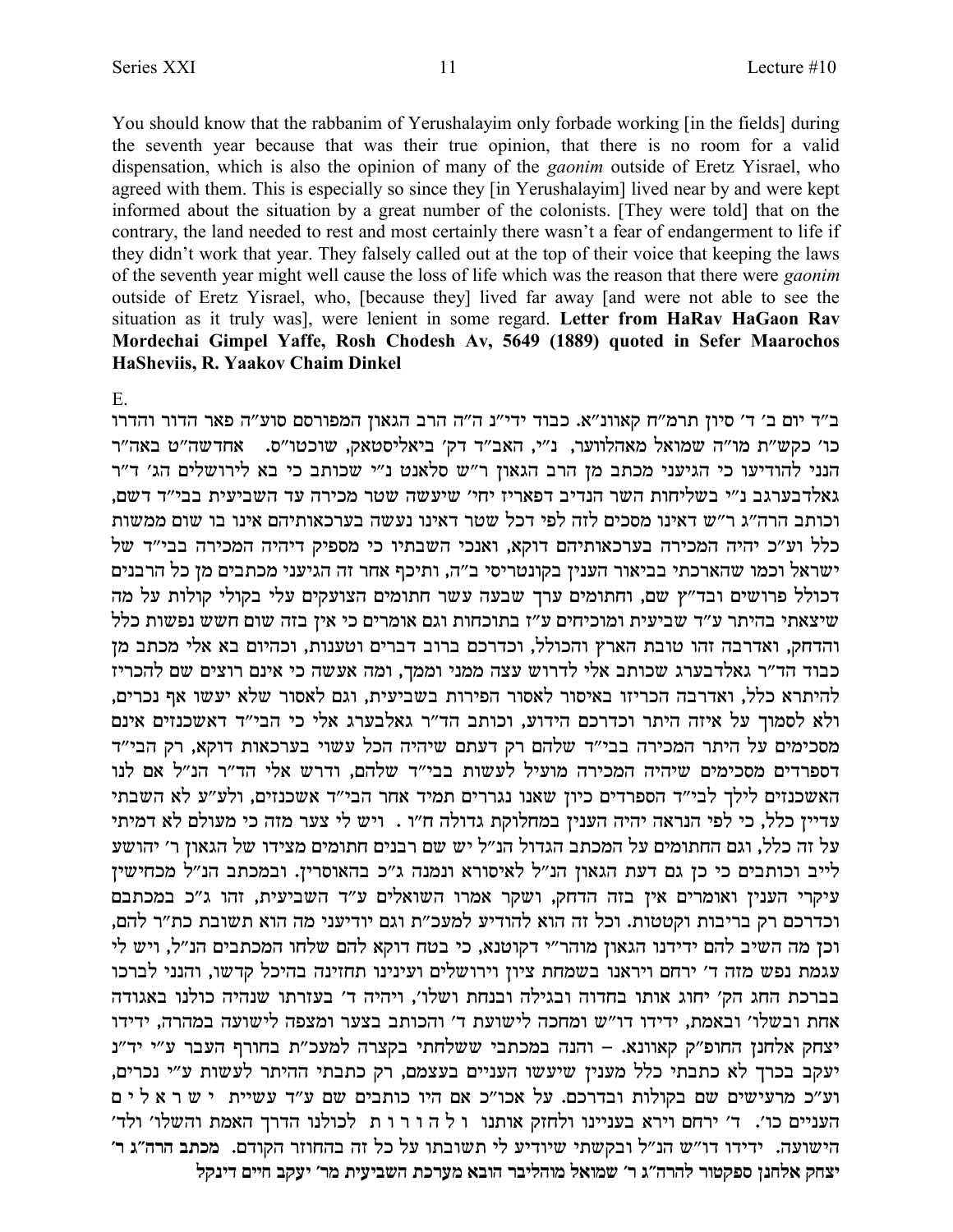Monday, the 4th of Sivan, 5648 (1888), Kovno

To the honor of my dearest friend, the mighty cedar, the celebrated Rav HaGaon, *Sinai* (one with an encyclopedic knowledge) *v'Oker Harim* (literally an uprooter of mountains, i.e. a brilliant analyst), the pride of the generaton and its majesty etc. Moreinu V'Rabbainu Shmuel Mohliver, may his light shine brightly, the Av Bais Din of the community of Bialystok, peace and continued success.

After inquiring after your welfare, with great affection, I would like to inform you that I received a letter from HaRav HaGaon Rav Shmuel Salant, may his lamp shine brightly, who writes that Dr. [Elyakim] Goldberg, a representative of the Baron [Rothschild], the Benefactor from Paris, may he be blessed with life, arrived in Jerusalem with the task of creating a bill of sale for Shemittah purposes in the Jerusalem *Bais Din.* Rabbi Salant wrote that he does not concur, because any bill of sale that is not executed in the [Ottoman] courts has absolutely no legal standing, consequently, the sale should be done through their courts. I responded that it is sufficient that it be done in a *Bais Din*, as I elaborated in a special treatise which I wrote on the subject. Shortly thereafter, I received letters from all the rabbis of the Kollel ha-Perushim and of the *Beis Din* there. Seventeen signatories in all, howling and railing against my *heter* regarding Shemittah, admonishing and telling me that there exists no danger to life or any state of emergency whatsoever. On the contrary - [observing Shemittah] benefits the land and the Kollel. [These rabbis communicated] in their typically verbose and rancorous manner. Today I received a letter from the honorable Dr. Goldberg who sought out my advice as well as yours. And what can I do, as they don't want to publicize the *heter* at all. On the contrary, they publicized a prohibition to prohibit the produce of the land on the seventh year and also prohibited the use of non-Jews and not to rely on any *heter*, as is their well known custom Dr. Goldberg wrote me that the *Bais Din* of the Ashkenazim does not agree that the sale be done through their *Bais Din*. It is their opinion that it be solely done in an [Ottoman] court. Now the Sefardic *Bais Din* agrees to have the sale done in their *Bais Din* and he asked me if it is proper for us Ashkenazim to go to a *Bais Din* of Sefardim, since we are under the jurisdiction of the *Bais Din* of Ashkenazim. Up until now I haven't responded at all, as it seems that this will cause strife, G-d forbid. This is causing me great pain, as I never imagined that this would arise. In addition, amongst the signatories are those who are signing on behalf of the Gaon Rav Yehoshua Leib and write specifically that this prohibition is also the opinion of the aforementioned Gaon, who numbers himself amongst those that prohibit this. In the letter they also deny the whole matter and claim that there is no state of emergency and those that seek out a heter are lying. This also appears in their letter and written in their confrontational and rancorous style. I wrote all of this to inform his honor and to know the nature of his response to them. I would also like to know about the response of the Gaon of Kutno, because I am sure that he sent these letters to both of you as well. I have much pain and sorrow from this and may Hashem have compassion and show us the joy of Tzion and Yerushalayim and may our eyes see His holy Sanctuary. I hereby bless you with the blessings of the holy holiday [of Shavuous]. May you only celebrate it with joy, cheerfulness, restfulness and peace and may Hashem be at your assistance that we all remain united together in peace and truth. Your beloved friend who seeks your welfare and awaits Hashem's salvation who is writing with pain and awaiting a speedy salvation. Your beloved friend, *Yitzchak Elchonon of Kovno.* 

P.S. Behold, in the brief letter that I sent to your honor this past winter through our friend, Rav Yaakov Bachrach, I didn't write at all concerning what the poverty stricken [farmers,] themselves, are allowed to do. I only wrote concerning the dispensation of having the work done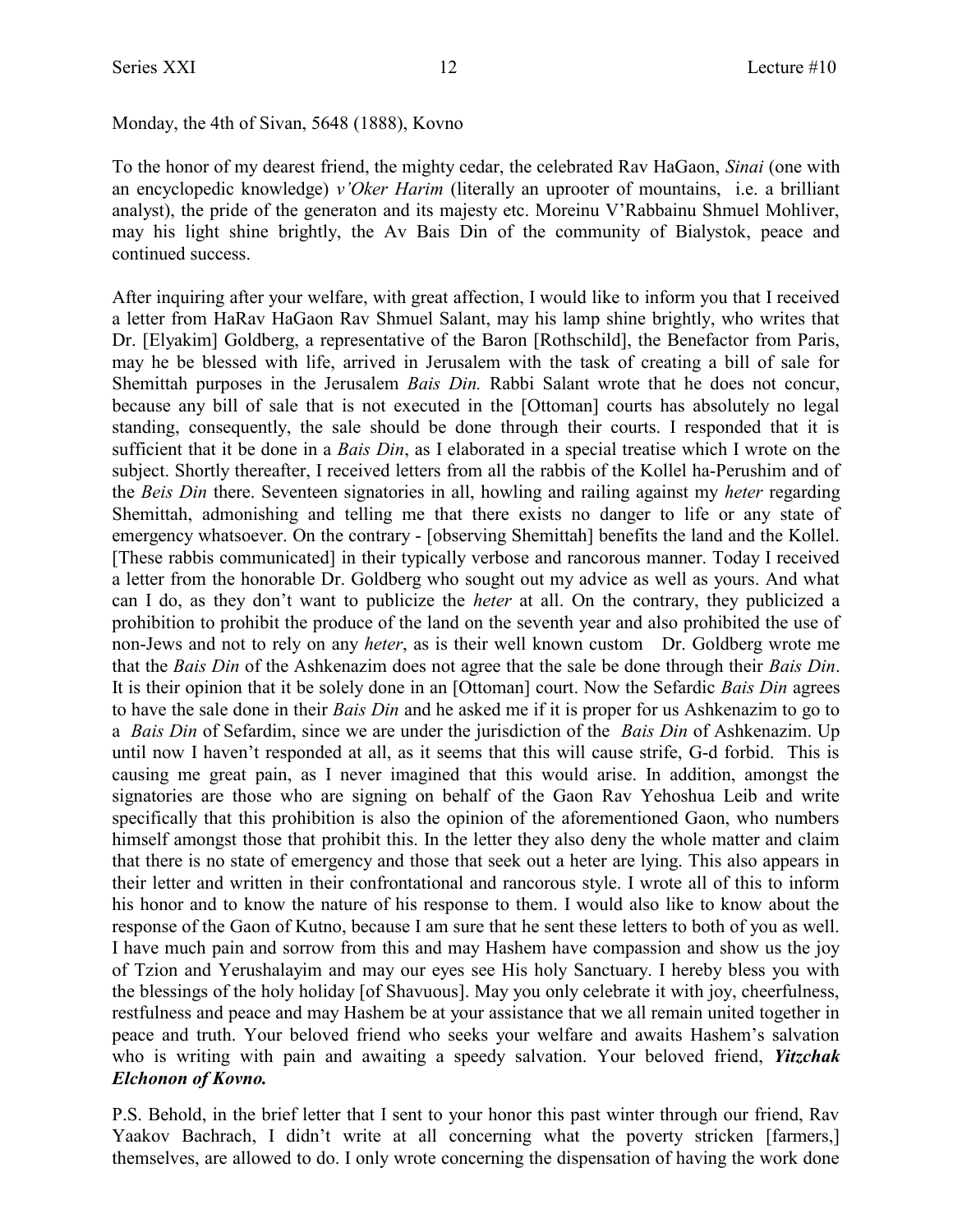by non-Jews. It is on that basis that they are howling in their [rancorous] style. Most certainly that would have been the case had I written regarding the actual work done by the impoverished Jews themselves. May Hashem have mercy and see our impoverished state and strengthen us and guide all of us on to the path of truth and peace. To Hashem belongs the salvation. Your beloved friend who seeks your welfare, [*Yitzchak Elchonon of Kovno*]*.* Please write back to me and let me know your response to all of this at the first possible opportunity. **Letter from HaRav HaGaon Rav Yitzchak Elchonon Spektor to HaRav HaGaon Rav Shmuel Mohliver, quoted in Sefer Maarochos HaSheviis, R. Yaakov Chaim Dinkel**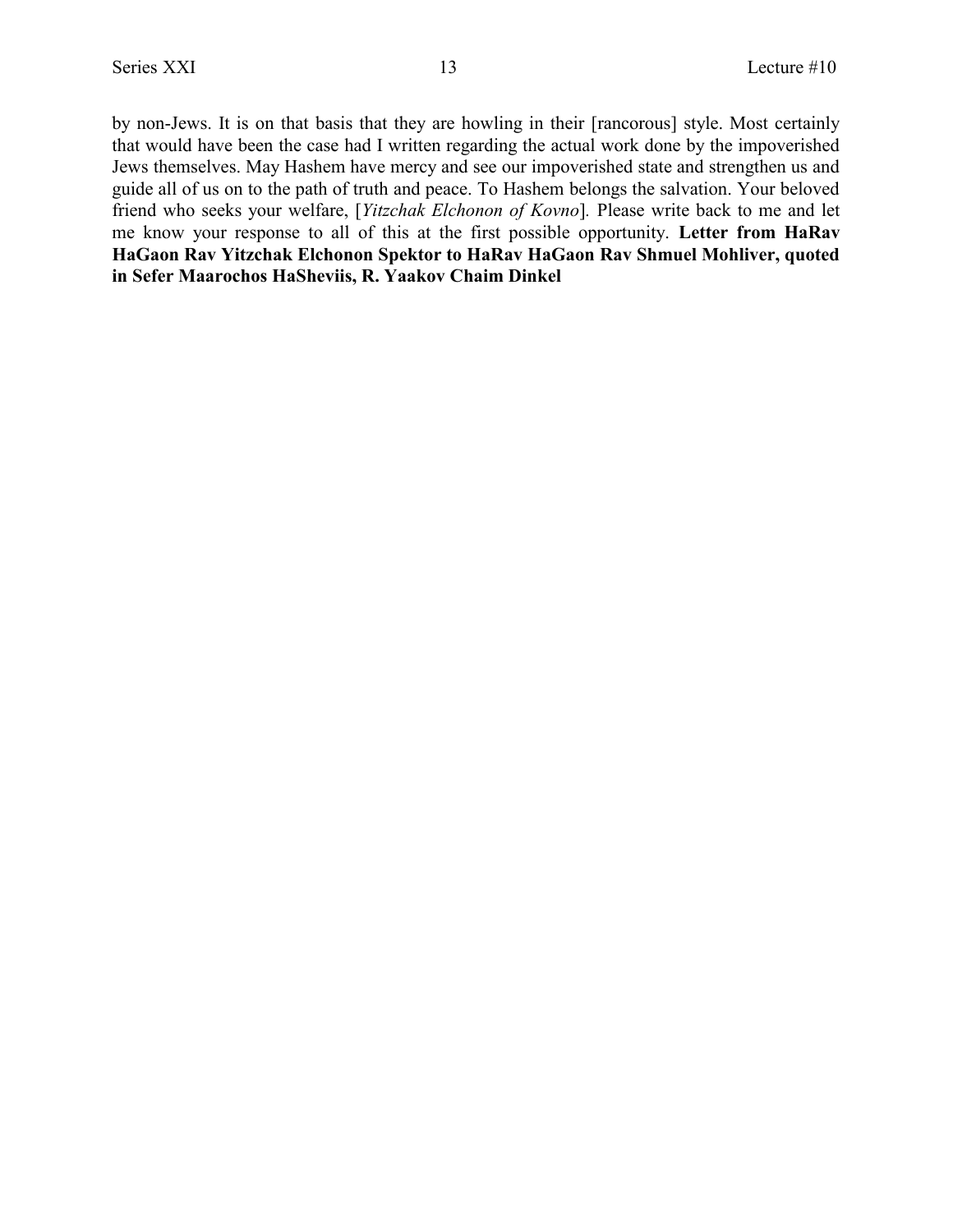## This lecture, entitled, **"Rav Shmuel Mohliver and the Great Shemitta Controversy", is** dedicated to the memory and *Li-ilui Nishmas ע״ה 
vichi* and *Li-ilui Nishmas* **in** axd הוכ אברהם בן הרב צבי הירש ע״ה **Avraham Gardin of blessed memory.**

At the end of the last lecture we covered the historic meeting between HaRav HaGaon Rav Shmuel Mohliver and the Baron Edmond Benjamin James von Rothschild which took place on the first day of Sukkos, תרמ"ג 1882. It was the beginning of what turned into a life long committment on the part of the Baron to promote the resettlement of Eretz Yisrael. His philanthropy on behalf of Eretz Yisrael was so unique that throughout the Jewish world he came to be known as "HaNadiv HaYedua," the well known Benefactor or philanthropist. Although the Jewish world at the time claimed many of equivalent or perhaps even greater wealth, it was he, Baron Edmond Rothschild, alone, who made such a commitment. Although Rav Mohliver's impassioned speech, which we quoted in the last lecture, made a profound impression upon the Baron, it seems that even before that, the Baron was entertaining the thought of supporting the resettlement project. Mr. Sam Finkel, in his excellent book, "Rebels in the Holy Land," quotes the writer Isaac Naiditch, in his work, *Edmond de Rothschild,* (Washington, D.C.: Zionist Organization of America, 1945, pp. 22,23) regarding Baron Rothschild's relationship with Eretz Yisrael and the settlements. Mr. Naiditch, who interviewed Rothschild over a period of fifteen years claimed that the Baron's interest in the Jewish colonization of Eretz Yisrael began before Rabbi Mohilever's visit and his primary motivation was to stem assimilation, and I quote: "You understand, he said, everybody makes the mistake of assuming that I joined the Palestine effort because I happened to see a couple of Jews from Russia. The truth is that I arrived at the idea much earlier, when I observed the rapid strides of assimilation among the Jews of France, especially the mixed marriages. I saw great families, once the strongholds of Judaism, become estranged from us. Their children and their childrens' children leave the fold and Judaism, for which we fought for thousands of years in our history, is disintegrating. I came to the conclusion that we must find a country where Judaism could develop further in the spirit of our great prophets. And I realized that the only place was Palestine, where every plot of ground, every strip of soil, is saturated with the memories of the great eternal works of our prophets." And again want to quote from Mr. Finkel's "Rebels in the Holy Land, citing a recently revealed correspondence between the Baron and Shmuel Hirsch, the director of Mikveh Israel, the agricultural school outside of Jaffa, that was founded by the Alliance, the French organization on behalf of world Jewry, and particularly by Carl or Yaakov Netter a leading member of the Alliance. It was uncovered by Ran Aaronsohn, the author of the book, Rothschild and the Early Jewish colonization, p. 55) and I quote, "Only a handful of people in Rothschild's inner circle knew that just a month earlier (i.e. before he met with Rav Mohliver, he had conferred with the French Jewish communal leader Carl Netter). Horrified by the ravages of intermarriage and assimilation among Jews in France and elsewhere, the Baron sought to direct the flow of refugee resettlement to Palestine. At his initiative, plans were made to create an experimental farm there in order to train Russian Jews in agriculture. Then they would be given land with which to establish colonies. Rabbi Mohilever's meeting with Rothschild was just another link in a chain of fortuitous events. The elderly rabbi didn't realize the extent of his being the right man in the right place at the right time."

Now although he had the greatest respect for Orthodox Judaism and had a close personal relationship with the Chief Rabbi of Paris, Rav Tzadok Kahn, nonetheless, the Baron himself was not Orthodox, nor were many of those whom he hired to carry out his plans of supervising the many farming colonies which he supported and founded. This created much friction amongst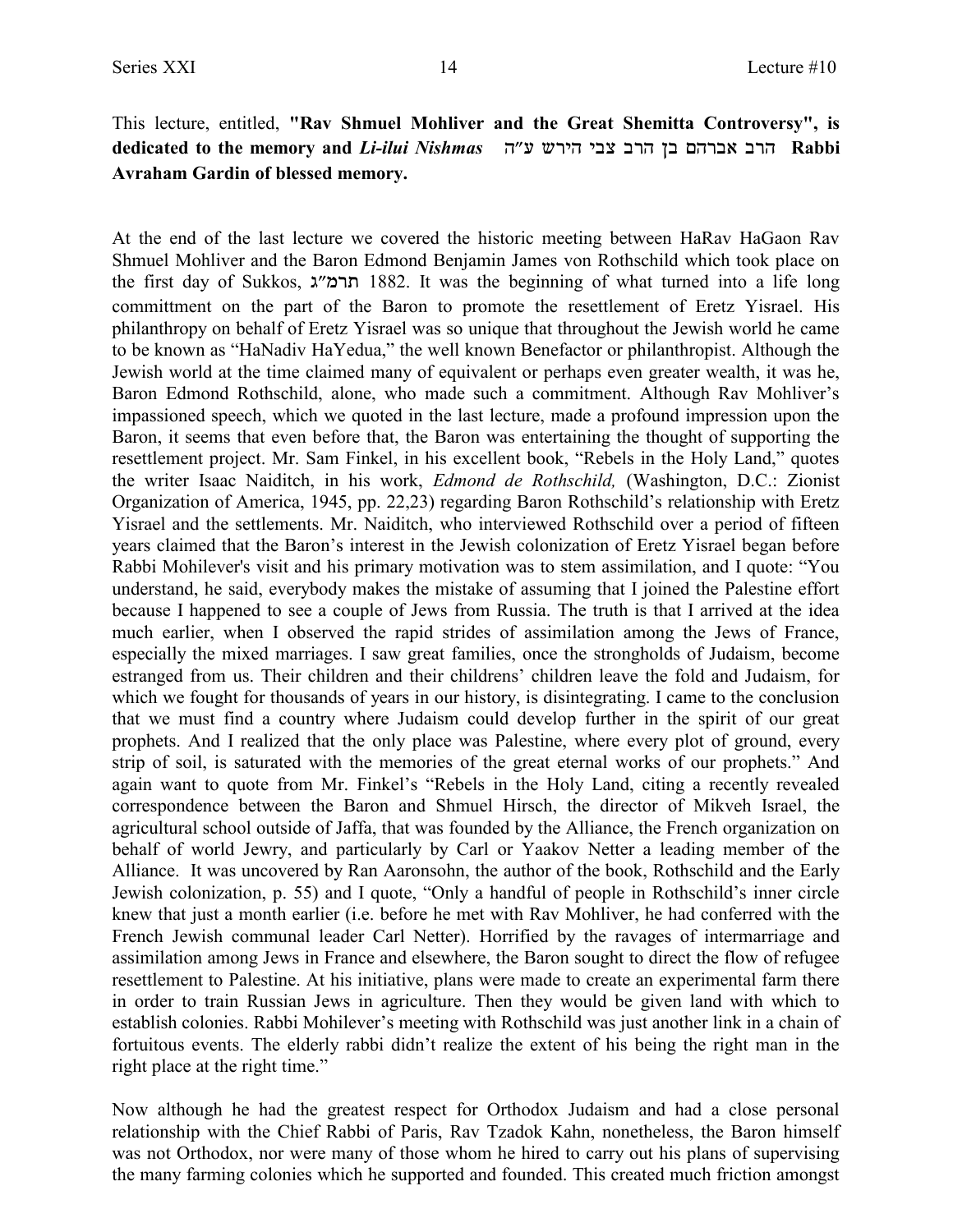the farmers. who were overwhelmingly strictly Orthodox. In addition, even the Orthodox Jews in France with whom he was close, were quite Westernised and were more closely linked to the Haskalah, the secular movement, than to the traditional form of non Westernized Judaism which was, at least originally, the religion of the majority of the Russian Jewish immigrants whom the Baon supported on his settlements. This culture dissonance was a large contributoring factor for the friction between the immigrants and the Westernized supervisors who the Baron appointed to oversee his settlements. And it was also for that reason that the Baron, even though he gave lip service to allow those who wished to rest on the seventh year to do so, gave the settlers who actually strictly kept the laws of Shemitta, the seventh year, according to the dictates of the Bais Din, the court of the Perushim in Yerushalayim, such a very difficult time. It seems that those of the French Orthodox community who supported the Baron in his settlement project, especially Michael Erlanger, were very anxious that the lands not lay fallow on the seventh year as this, in their opinion would cause a great reversal for the whole settlement project. In addition, they felt that the settlers would be forced to live on charity, just like the much criticized members of the so called "old Yishuv" the Perushim and their counterparts in the Chasidic and Sefardic communities, which, in their mind would be degrading and fly in the face of all that they hoped to achieve, i.e., to create a self sustaining Jewish community in Eretz Yisrael. Now before I begin to go into detail regarding the great Shemitta controversy surrounding the years 1888-1889, I would first like to give you an idea of the progress that was made in the six years between 1882 and 1888 in terms of the settlement project.:

As we stated in before in the last lecture, at the time when Rav Mohliver spoke to the Baron, two settlements, one in Petach Tikva and the other in Gai Oni, outside of Tzefas, had already failed. Rishon L'Tzion which was founded a few months before the meeting with the Baron, on July 31, was encountering serious problems, the soil was sandy, not favorable for planting wheat or barley, water was scarce, and the settlers had no agricultural experience. Shortly after the meeting with Rav Mohliver on Sukkos on 1882, Yosef Feinberg of Rishon L'Tzion came to the Baron for his support. Initially the Baron committed himself to 25,000 francs to help support their poorer families of the settlement and complete digging a much needed well. After the well was dug and additional help through the immigration of the Biluim, the colony slowly took shape. In a future lecture, im yirtzeh Hashem, we will discuss in detail the story of the Biluim, suffice to say, that they were university students who, after the pogroms of 1881, realized that they had no future in Russia, and decided to emigrate and settle in Eretz Yisrael. "Bilu" is an acronym based on a verse from the Book of Isaiah (2:5) "בית יעקב לכו ונלכה" Lekhu Venelkha ("House of Jacob, let us go [up]"). It seems that because of the their secular background, they didn't fit well with the more traditional members of Rishon L'tzion and eventually, at least some of them, left to form their own settlement, Gedera, which was uniquely supported by the Chovevei Tzion, not by the Baron, and whose spiritual mentor and patron was none other than Rav Yechiel Michel Pines, whom we encountered previously. Now getting back to Rishon L'tzion, despite their best efforts, the sandy soil of the area could not support wheat or barley crops and their efforts ended in failure. Eventually the Baron gained control and possession over the entire area and converted the sandy soil into a fertile area for planting grapes and later citrus fruits. French rootstock were imported, and the Baron sent his own wine specialists to advise the pioneers in this enterprise and in 1886 construction began on a large wine cellar. Later, as we will soon cover, a second winery was established in Zikhron Ya'akov, situated near Mount Carmel just south of Haifa. These were the wineries of the famed Carmel wine company, today's Israel's largest. - Now regarding Petach Tikva, upon Rav Mohliver's return from seeing Baron Rothschild in Paris he arrived in Warsaw together with Rav Yechiel Brill, the publisher of the periodical HaLevonan, to inform the members of Warsaw's Hovevei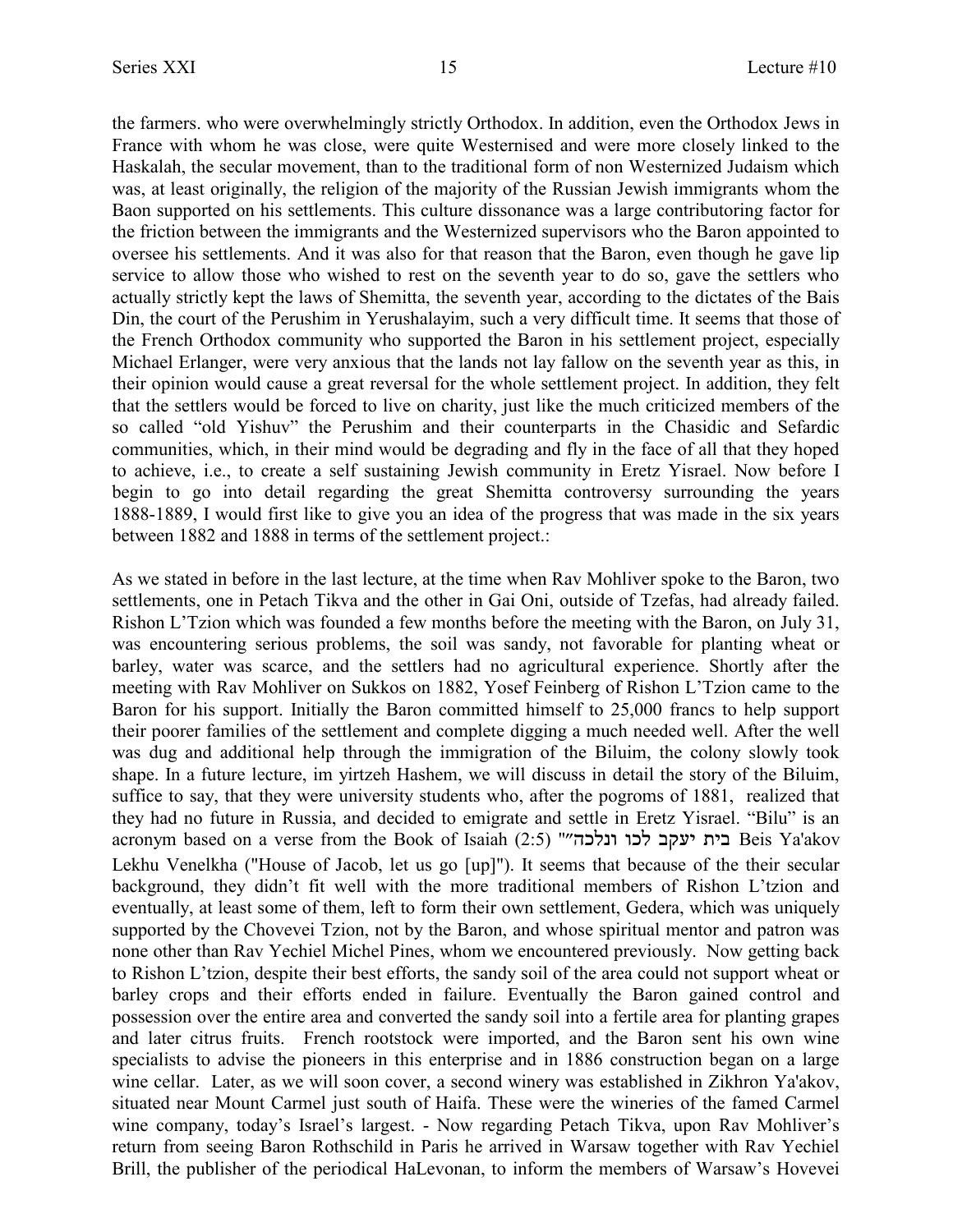Tzion branch of the Baron's willingness to support ten farmers and their families to move to Eretz Yisrael in order to create their own farming colony and his willingness to supply them with the necessary land and equipment. The problem was that in Poland and Russia, itself, because of the draconian laws that then existed, although there was some farming done by Jews it was still a relative rarity and neither Rav Mohliver nor the members of the Warsaw branch of the Hovevei Tzion had any knowledge of their whereabouts. It so happened, though, that a lawyer from Warsaw and a friend of Rav Mohliver, Dr. Yisrael Yanovsky, told him that he had heard that there were religious Jewish farmers who lived not far from Rozhiny, in White Russia, today's Belarus, in a village called Pavlovka. If you remember from a previous lecture, the Rav of Rozhiny was HaRav HaGaon Rav Mordechai Gimpel Yaffa, an enthusiastic supporter of the Hovevei Tzion, who was also the mentor of Rav Yechiel Michel Pines, a native of Rozhiny. Rav Mohliver then entrusted Rav Brill with the mission of making the trip to Rozhiny and recruiting these farmers. Not only was Rav Brill successful in his recruitment effort, but he also accompanied these very idealistic and experienced farmers who jumped at the opportunity to be "mikayaim" to fulfill the mitzva of Yishuv Eretz Yisrael, settling in Eretz Yisrael. These farmers of simple faith, emunah peshuta, were not motivated by the ideals of the Hovevei Tzion, to build a refuge for European Jewry on the cite of their ancient homeland, but simply, as thousands of Jews before them, to live and breathe on Hashem's holy soil. The story of the many difficulties that these naive but stubborn farmers experienced and how they finally created the farming colony of Ekron, in the year 1884, and the difficulties they faced with the Baron's supervisors, and especially how they successfully resisted all the pressure put upon them and fulfilled the mitzva of resting the land on the seventh year, is captured in the excellent book by Sam Finkel, Rebels in the Holy Land. Now after sending Rav Brill to Ruzhany, Rav Mohliver continued his mission of trying to convince the wealthier Jews of the various communities within Poland and Russia to support the settlement effort. One of the cities which he visited was Bialystok, where he succeeded in persuading some of the leading figures of the city to buy land and restore the buildings in Petah Tikva, a colony that had been largely abandoned by then. It seems that the leaders of this community, who were impressed by HaRav Mohliver's personality, learning and leadership, apparently intended to offer him the position of Chief Rabbi during his visit there. Rav Mohliver learned of this while he was in the city and immediately prepared to leave lest people think the real reason for his visit was not the support of settlements in Eretz Yisrael, but rather his candidacy for the rabbinate. Nevertheless, later that year, in 1883, he was appointed to that position and left Radom to become the Rov of Bialystok. Now it seems that just as the farmers of Rishon Litzion were helped by the Baron Rothschild, so too, the original farmers of Petach Tikva appealed for his help and through his financial support they were able to drain the swamps sufficiently to be able to move back in 1883. They were soon joined by a group of immigrants from Bialystok who were inspired by Rav Mohliver. Petach Tikva, however, soon also became completely controlled and owned by the Baron who. through his supervisors supplied all of their needs. Now amongst the immigrants who took over these newly created settlements were a group of Chasidim from the town of Moiniste or Bohush, in western Moldavia, part of today's Romania. The Rebbe of Bohush was a descendant of Rav Yisrael of Rizhin, who himself was very supportive of living in Eretz Yisrael. The synagogue, Tiferes Yisrael, built by Rav Nissan Beck in Yerushalayim, was named in his honor, as we covered in a previous lecture. Consequently, thirty of these Bohusher Chasidim settled in the almost abandoned settlement of Gai Oni, which was renamed Rosh Pina, in the spirit of the verse in Tehilim, Psalms, 118:22, which is part of Halel: **:dP¨R¦ W`Ÿxl§ dz¨ i§d¨ mip¦ FAd© Eq`£ n¨ oa¤ `¤** The stone which the builders rejected has become the head stone of the corner. "rosh pinoh". Because it could not survive on its own, it too was taken over by the Baron and his supervisors. In addition, another group of these Bohusher Chasidim, numbering over a hundred, acquired an area at the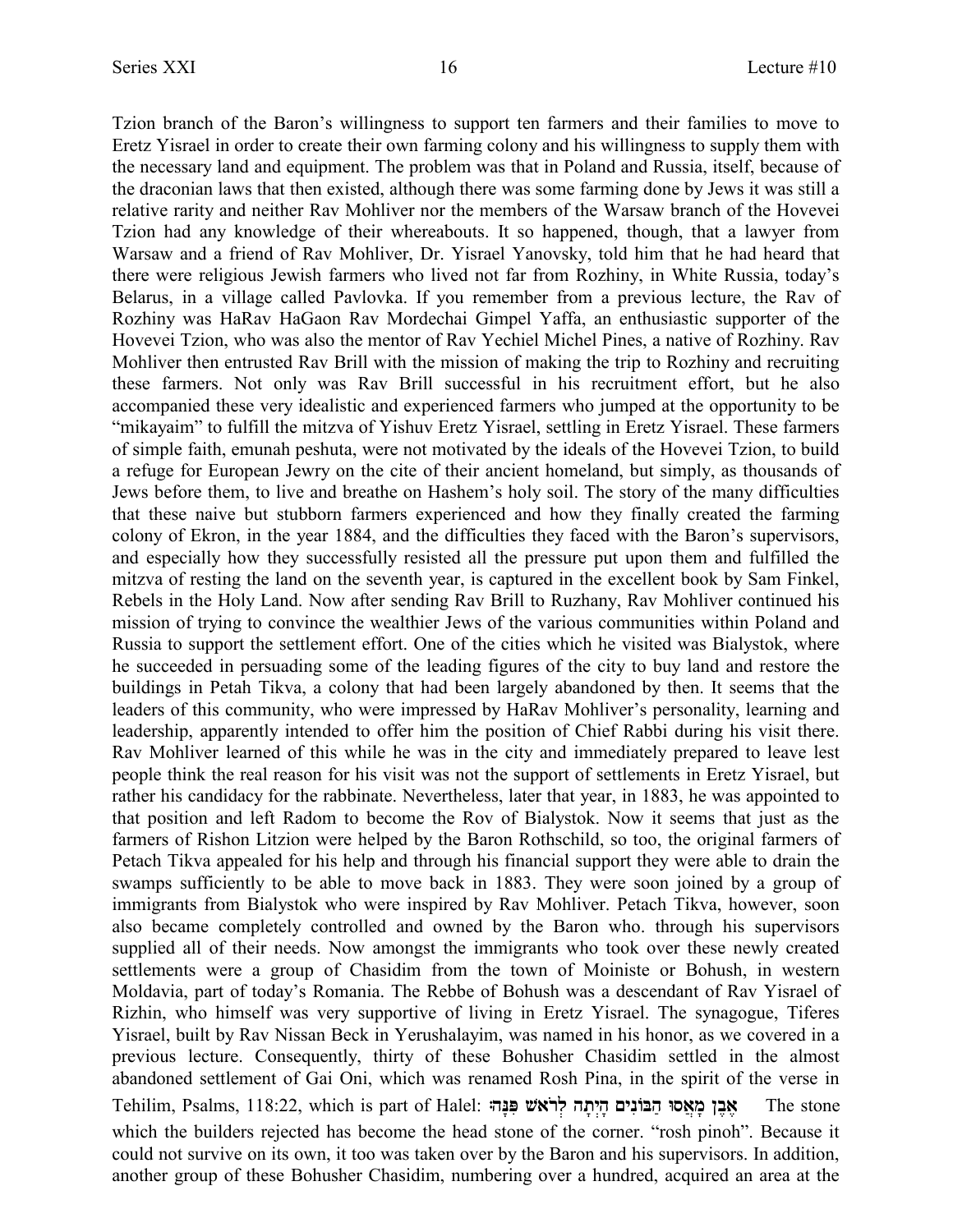southern end of the Carmel mountain range overlooking the Mediterranean Sea called Zammarin and founded a settlement at the end of 1882. The difficulty of working the rocky soil and an outbreak of malaria led many of the settlers to leave before the year was up and in 1883, Baron Rothschild also became the patron of this settlement who later renamed it in memory of his father, James (Ya'akov) Mayer de Rothschild, Zichron Yaakov, a memorial to Yaakov or James, now famous for its Carmel winery. But more than being a patron, the Baron completely took over the settlement. He brought in French planners who designed and allotted housing lots along the main road for the use of settlement farmers, with each lot consisting of a house facing the street, a long interior courtyard and a rear building for storing agricultural implements. The French-inspired architecture included tiled roofs and painted wooden windows. Each farmer was given a salary and placed under the direction of Elie Shaid, the Baron's appointed supervisor of the colonies. The Baron then proceeded to established his winery together with a bottling factory which he named Carmel, since Zichron Yaakov is adjacent to mount Carmel. More than any other colony, the Baron felt most attached to this settlement that bore his father's name and in 1954, the family reinterred his remains there, in Zikhron Ya'akov. By the way, Ekron, which still managed to retain some of its independence from the Baron's supervisors until the end of the 1880s, was also renamed by the Baron, who named it in honor of his mother, Zichron Batya or Basya, after his mother Betty or Basya. At approximately this same time yet another settlement, Yesud Ha-Maalah, was founded adjacent to the Hula lake or swamp in the Galilee, in the north of Eretz Yisrael. Today much of the swamp has been drained, although some wetlands were preserved as a natural habitat. This settlement, too, was founded by "ertheleche yidden," pious Jews. This group came from Mezeridzh, Poland, and many of them were Torah scholars. With the exception of Gedera, which was founded in the winter of 1884 by members of the secularly inclined Biluim, on land acquired through Rav Mechel Pines, all of the other settlements were owned and largely controlled by Baron von Rothschild. The colonists of these first settlements were known as the members of the first Aliyah. Although their children and their childrens children, who were largely educated in the Westernized schools sponsored by the Baron and run by his supervisors, who, it seems, were on the whole distant from Torah observance, became increasingly secularized, those first settlers, by the large, wished to live a life which was inspired by the ideals and mitzvas of the Torah.

With this, I would like to procede to the next part of this lecture, which concerns the great controversy regarding resting the land on the seventh year, known as Shemitta, literally, release referring to the mandated release of one's hold on the land and its produce once every seven years. It also refers to the release of all unsecured debts. I would like to first begin with some of the source material and background of the history of Shemitta. This is how the Torah describes the laws of Shemitta as it applies to the land. **I A p. 1** The Torah, in Parshas B'Chukosai, Leviticus Chapter 26, explains that the punishment for non-compliance with the laws of Shemitta is exile, as we now read from the Sifra, the Halachic Medrash to Parshas B'Chikosai: **B** And the end of the Book of Chronicles describes the plight of the exiles in the following manner: **C** And the Medrash Eichah Rabbah Perek Bais, gives us a further insight: **D p. 2** Evidently, the observance of the Shemitta year is to be taken quite seriously. In fact, it is evident that the whole continued settlement of the land is contingent upon observance of the Shemitta year. Now in addition to the prohibition of working the land, one is required to be mafkir, make public, any fruit grown on the land. And later in the year, at a time when a particular fruit is no longer available in the fields, one is required to release the remnant of that fruit which he had picked and stored and make them available again for the public and particularly for the poor. This is called "biur" or ridding oneself of the produce of the seventh year. The punishment for non-compliance for this is also severe, as we read **E 1)** and Rav Moshe Almsonino in his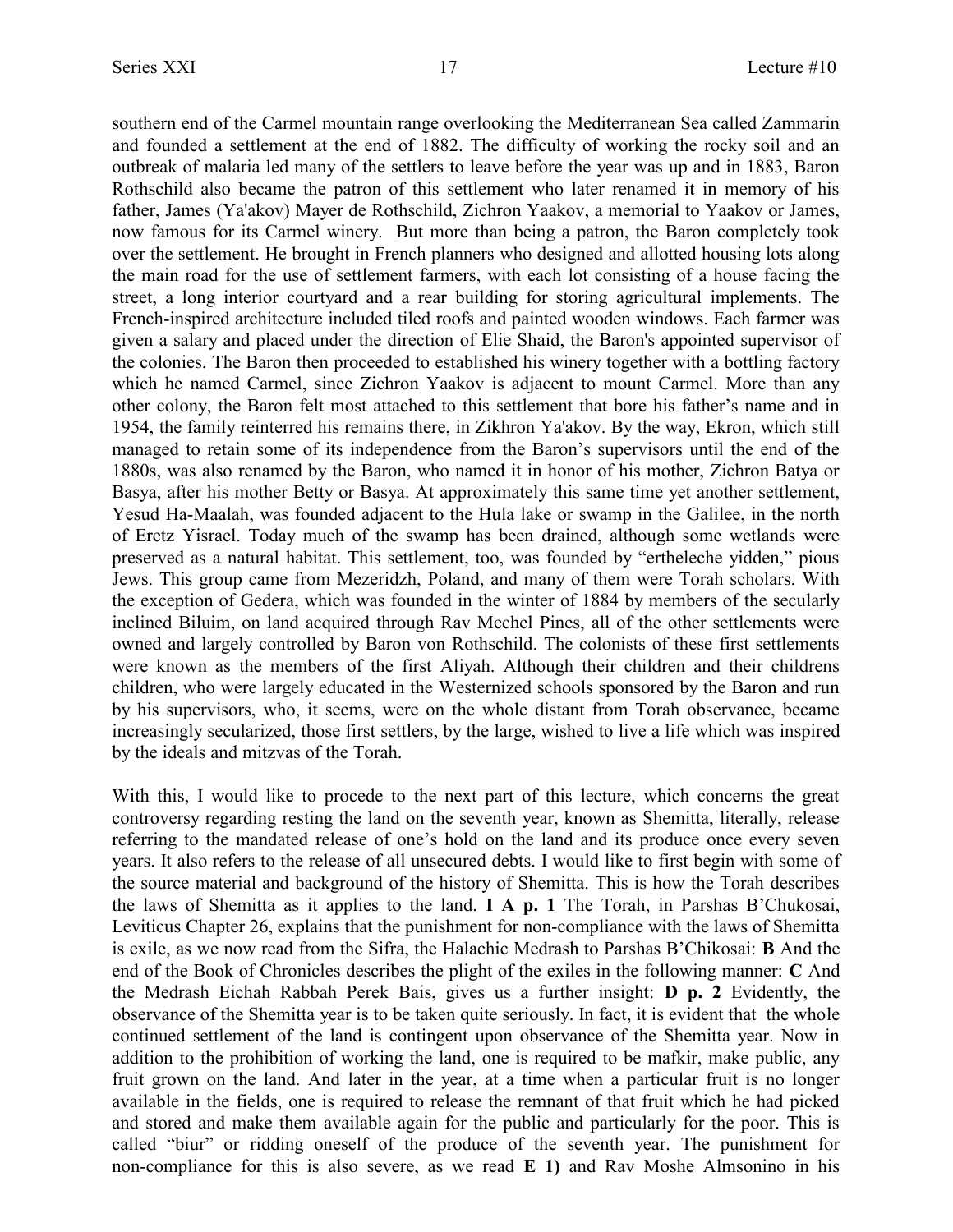commentary Pirkei Moshe explained: **2):** But it seems that after they returned to the land, at the beginning of the second Temple period, the Jewish people made a new commitment to adhere to the laws of the Torah in general and of Shemitta in particular, as we now read from the book of Nechemiah: **A page 2.** Throughout the second Temple period it is clear that they faithfully fulfilled their commitment, often with much self sacrifice as we read: **page 3** Now getting back to our story, it seems that over a year before the Shemitta year of חברמ"ט (1888-1889) the rabbinic leadership of the Chovevei Tzion movement was debating the need of finding some ground for a dispensation for allowing the land to be worked upon during the Shemitta year, as we read on page **4 A**. Now what grounds could there possibly be for allowing the land to be worked on the Shemitta year? One of the major sources of those who argued for a dispensation is the following gemora in Sanhedrin **B p. 5** Now you notice on page **6 (2** that according to Rashi, if the land would be owned by a non-Jew, then one could possibly hire themselves out to a non-Jew in Eretz Yisrael and work the land. According to Tosefos, one is not allowed. Also, according to one of the previous explanations of Tosefos, the laws of Shemitta may only be rabbinical in the present period, before the redemption, before Moshiach. This point seems to be quite widely held, as we now read from the Shulchan Aruch Yoreh Deah, as the law applies to terumah u'maasros, setting aside a portion for the kohanim, the priests, and for the tithes, as we read: **C p.6** And we see now from the following that there may well be a practical *nofka mina*, difference if at present the laws are mandated midoraiisa, by the Torah or miderabonon, rabbinically: **(2** Now, in addition, according to the following teshuva, response in Rav Yosef Karo's work, Avkas Rochel, land owned by a non-Jew in the seventh year is exempt from the laws of Shemitta, at least as it pertains to the fruit, as we now read **D**: It seems, though, from the following ruling of the Rambam, based on the gemora in Gittin  $\overline{a}$  62a that Tosefos in Sanhedrin quoted, that working the land is still forbidden on the seventh year, even on land owned by a non-Jew, as we now read: **E** I just wanted to give you a greater sense of the issues involved regarding issuing a dispensation. In the next lecture, which I hope, im yirtzeh Hashem, to give in the next season, we will further explore the various opinions, largely based upon these sources. But even if the laws of Shemitta do not apply to non-Jewish owned land, the land at the time, was owned by the Baron. Actually, it was legally placed in the name of the Baron's close associate, Michael Erlanger. For there to be any allowance, the land would have to be sold, at least temporarily, to a non-Jew. But is that allowed? And how valid is such a sale? Now regarding the permissibility of such a sale, those who wanted to issue a heter, a permit, had the following Mishna in Avoda Zara to contend with: **IV A** And as we see from **(2** this Mishna is authoritative. Now perhaps there would be grounds to say that Moslem Arabs who are monotheists are not subject to the prohibition of selling the land to idolators. However, there is strong evidence to contend that a non-Jew's status only changes through a formal conversion in a Bais Din to become a Ger Toshav, a resident ger or sojourner, upon making a formal declaration before the judges to adhere to the Noachide Laws and reject idolatry. Short of that, the non-Jew's status is the same as any idol worshiper in regards to living in Eretz Yisrael. In addition, the Rambam maintains that such a process in only in effect during the Temple period and not today, as we now read: **p. 7 B**

Based on all of the above we can now appreciate the difficulties involved in finding a solution to allow working the fields on the Seventh year, despite the ill effect of letting the land be fallow would have on the settlement project. The material here is too much for only one lecture, and we hope to continue next year. However, for the next part of this lecture, I would like to share with you some of the historical drama connected with the Shemitta of 1888-1889. Much of these same issues face Eretz Yisrael today and this issue is still the topic of much controversy. Now at the end of 1887 and at the beginning of 1888, both the secular leadership of the Hovevei Tzion and the representatives of the Baron Rothschild, fearing the devastation that would be caused by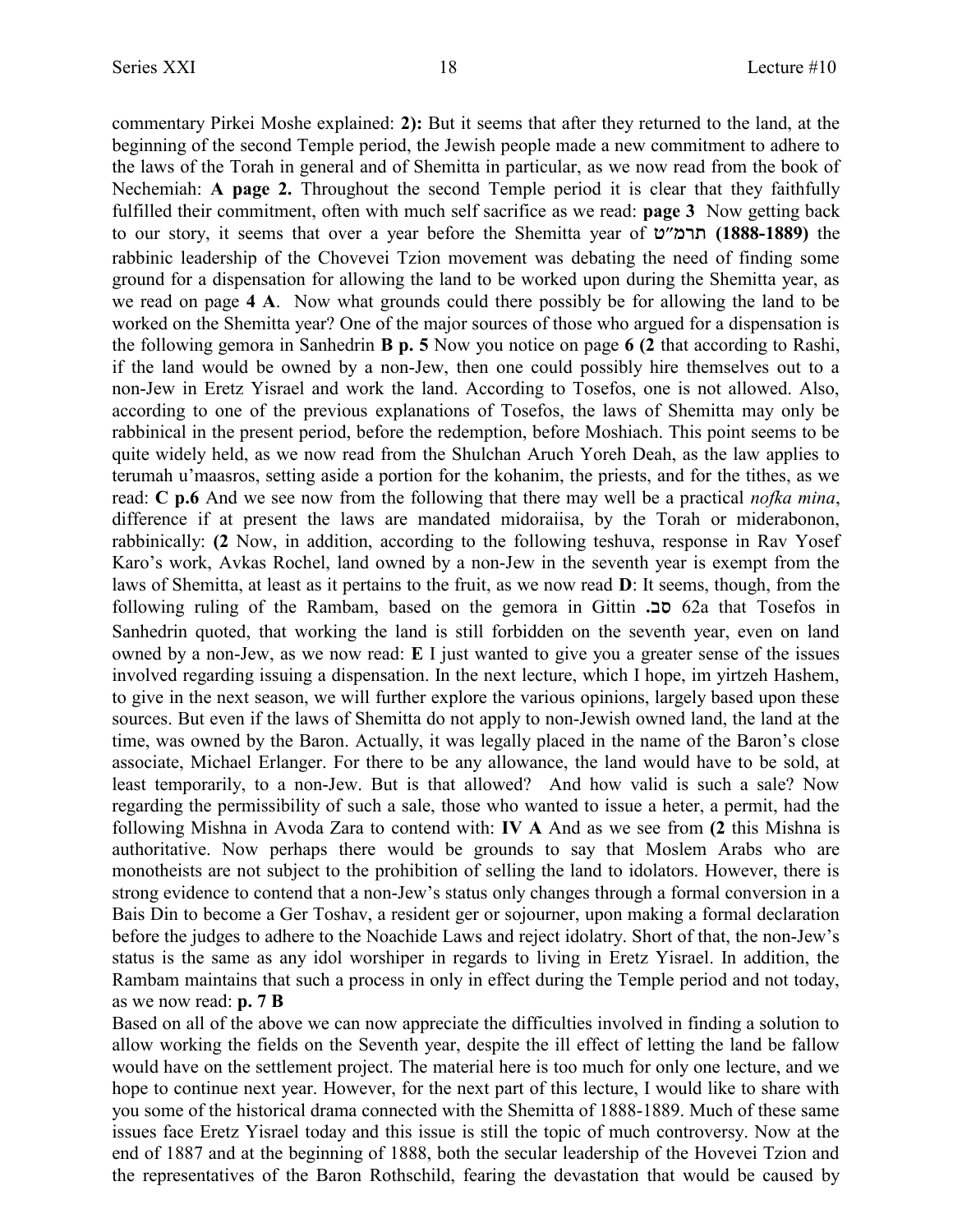letting the land go fallow, demanded the issuance of some sort of dispensation by the Rabbis in order to enable the settlers to work the land. We know from a letter sent by Michael Erlanger of Paris to the head of the Hovevei Tzion, Dr. Leon Pinsker, of his efforts to receive such a dispensation. The one that they turned to was the formost halachic authority in Russia at the time, Rav Yitzchak Elchonon Spektor, the Chief Rabbi of Kovno. Because of the many halachic difficulties involved, however, he was reluctant to issue a definitive ruling. In fact, on the 22nd of Kislev 1887, Rav Yitzchok Elchonon sent a letter addressed to the foremost rabbanim of Yerusahalyim, Rav Shmuel Salant and Rav Yehoshua Leib Diskin, to ask them for their opinion. In addition he sought a copy of the work, Shemen HaTov, by a Sefardic scholar, Rav Mordechai Rubio, who had been a rov and rosh yeshiva in Chevron. The sefer, the book, was published in the year 1793. In that work Rav Rubio argued that in a difficult situation involving Shemitta, one is allowed to make a temporary sale of one's land in Eretz Yisrael, such as for a period of two years. This sale, according to Rav Rubio is equivalent to a permanent sale in regards to being considered as if it would owned by a non-Jew in regards to the laws of Shemitta, and yet, according to Rav Rubio, since it would only be temporary i.e. for a period of two years, one would be allowed to make such a sale and it would not be in violation of the prohibition of selling land to a non-Jew in Eretz Yisrael. Still and all, though, Rav Rubio did not allow a Jew to work such land on the seventh year. It was to be worked by non-Jews. Despite the pressure placed upon him by various factions, Rav Yitzchak Elchonon was still reluctant to issue a heter, a permit or dispensation. In order to facilitate the process and receive Rav Yitzchak Elchonon's official sanction for such a sale, at the beginning of 1888, three of the leading rabbis of the Hovevei Tzion movement met together in Warsaw, as we now read: **p. 8 -** If you notice, there is no mention in this part of the heter, which I quote from the work, "Maarochos HaShemitta," by Rav Yaakov Chaim Dinkel, regarding the nature of the work or the identity of the workers, just simply the allowance of the sale of the land. In fact, although Rav Mohliver approved of having Jews work the land under such circumstances, Rav Yehoshua Trunk of Kotno, was opposed, as we will touch upon in the next lecture, im yirzteh Hashem. It seems though, from my research, that there was an additional clause in the agreement which read: - "It should obviously be understood that those colonists who are men of means and who can afford to hire non Jewish workers, should not themselves do work that is forbidden during the Seventh year. But the poor people who are unable to hire workers may do the work themselves, . . . but only in accordance with the instructions of the Beis Din in Yerushalayim who will instruct them on any question that may arise." This last clause would seem to leave the specific heter for a Jewish worker subject to the approval of the Yerushalayim Bais Din, which we will see was not willing to issue such a dispensation. - Now having issued their own heter for a sale, subject to the approval of Rav Yitzchak Elchonon, Rav Yitzchok Elchonon was now placed in a situation where he couldn't be silent. As a result, shortly afterwards, Rav Yitzchok Elchonon issued the following heter, permit: **p. 9** You see clearly that Rav Yitzchak Elchonon made use of the ruling of Rav Mordecha Rubio. And again, if you notice, Rav Yitzchak Elchonon did not make any mention of the identity of the workers on the seventh year. For all you know from the text, the non Jew who would buy the land would supply his own non Jewish workers during that year. This would insure that the land remain tended to and productive, thus not ruining the land. How the settlers would be employed or supported that year is left unsaid. However, since his heter, his dispensation was an approval of the psak, the ruling of the three rabbonim it was also interpreted as a heter for Jewish workers as well. - Now the secular members of the Hovevei Tzion as well as those close to Baron Rothschild, understood this heter, permit, to allow the Jewish workers to continue working the land without any reservations as if nothing had occurred. The following is a news bulletin issued by the secular leaning Hebrew language periodical, HaMeilitz: **p. 10** It seems also that Michael Erlanger, the Baron's close associate had the same impression. As a